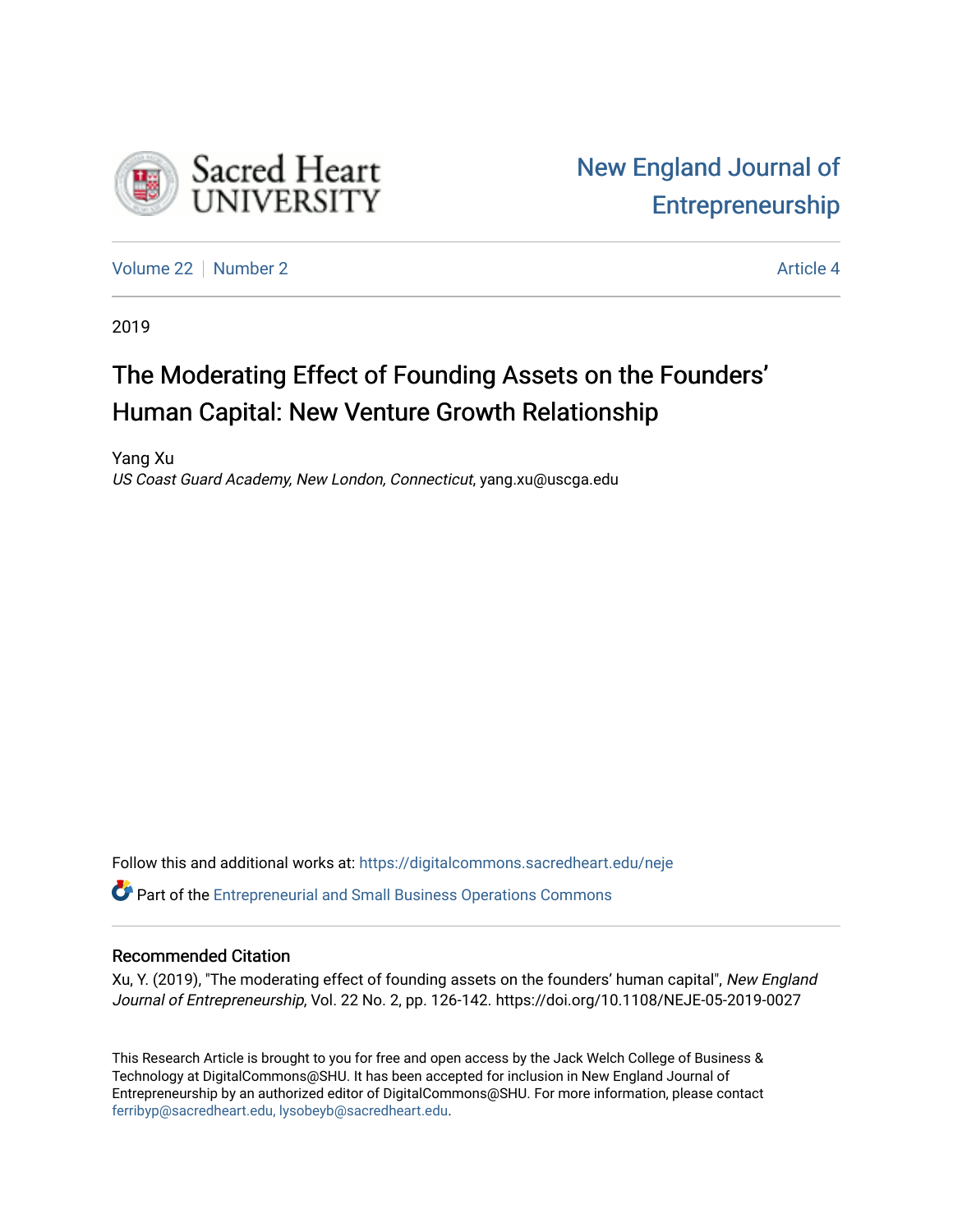The current issue and full text archive of this journal is available on Emerald Insight at: www.emeraldinsight.com/2574-8904.htm

**NEJE** 22,2

126

Received 15 May 2019 Revised 2 September 2019 4 September 2019 Accepted 4 September 2019

# The moderating effect of founding assets on the founders' human capital

# New venture growth relationship

Yang Xu

US Coast Guard Academy, New London, Connecticut, USA

# Abstract

Purpose – The purpose of this paper is to investigate into the conditions under which founders' human capital (HC) benefits new venture growth (NVG). One such condition is investigated in this study – initial assets at founding. Specifically, founding assets are hypothesized to moderate the relationship between founders' HC and NVG.

Design/methodology/approach – The longitudinal panel database from the Kauffman Firm Survey for the period 2004–2011 was used to test the hypotheses. The final sample consisted of 4,923 firms, with 34,461 observations made over seven years.

Findings – The regression analysis found the effect of founders' HC on NVG and the moderating role of founding assets in the HC–NVG relationship.

Research limitations/implications – New ventures benefit even more from founders' education level, industry and startup experiences when the startups have larger assets at founding. The effect of founders' education and experiences on startup growth is contingent upon the initial assets at founding.

**Practical implications** – The results of this study can help practitioners and policy makers to understand the drivers of NVG and the interactions among these drivers. Growth-oriented startups may require a large investment in founding assets such as production facilities. Startups with fewer founding assets may find it particularly difficult to negotiate with external stakeholders and may face unusually intense competitive responses from competitors. Policy makers should tailor the support to the founding conditions of new firms.

Originality/value – The prior literature has shown mostly the independent positive effects of various resources on firm growth. This study argues and empirically shows that startups grow faster when founders with high HC have more assets to utilize. The resource-based view literature was expanded by adding important new causal mechanisms, enriching our understanding of how founders' HC interact with founding assets, jointly affecting NVG. Like a big fish in a small pond, even highly educated and experienced entrepreneurs have limited opportunities to utilize their talents in a startup with a lower initial resource position.

Keywords Human capital, Resource-based view, Founding assets, New venture growth, Penrosean theory Paper type Research paper

# **Introduction**

Growth is an indicator of new firm success (Feeser and Willard, 1990; Fischer and Reuber, 2003; Barringer et al., 2005), and founders' human capital (HC) endowments, such as their knowledge and skills, are critical elements in new venture growth (NVG) (Colombo and Grilli, 2010). More experienced founders are particularly likely to lead their ventures to early success (Delmar and Shane, 2006). HC theory argues that HC, both generic and firm-specific, is the major driver of productivity (Dess and Shaw, 2001) and has a positive effect on organizational performance (Crook et al., 2011). HC is often valuable and rare for a firm,

New England Journal of Entrepreneurship Vol. 22 No. 2, 2019 pp. 126-142 Emerald Publishing Limited

2574-8904 DOI 10.1108/NEJE-05-2019-0027

© Yang Xu. Published in New England Journal of Entrepreneurship. Published by Emerald Publishing Limited. This article is published under the Creative Commons Attribution (CC BY 4.0) licence. Anyone may reproduce, distribute, translate and create derivative works of this article (for both commercial and non-commercial purposes), subject to full attribution to the original publication and authors. The full terms of this licence may be seen at<http://creativecommons.org/licences/by/4.0/legalcode>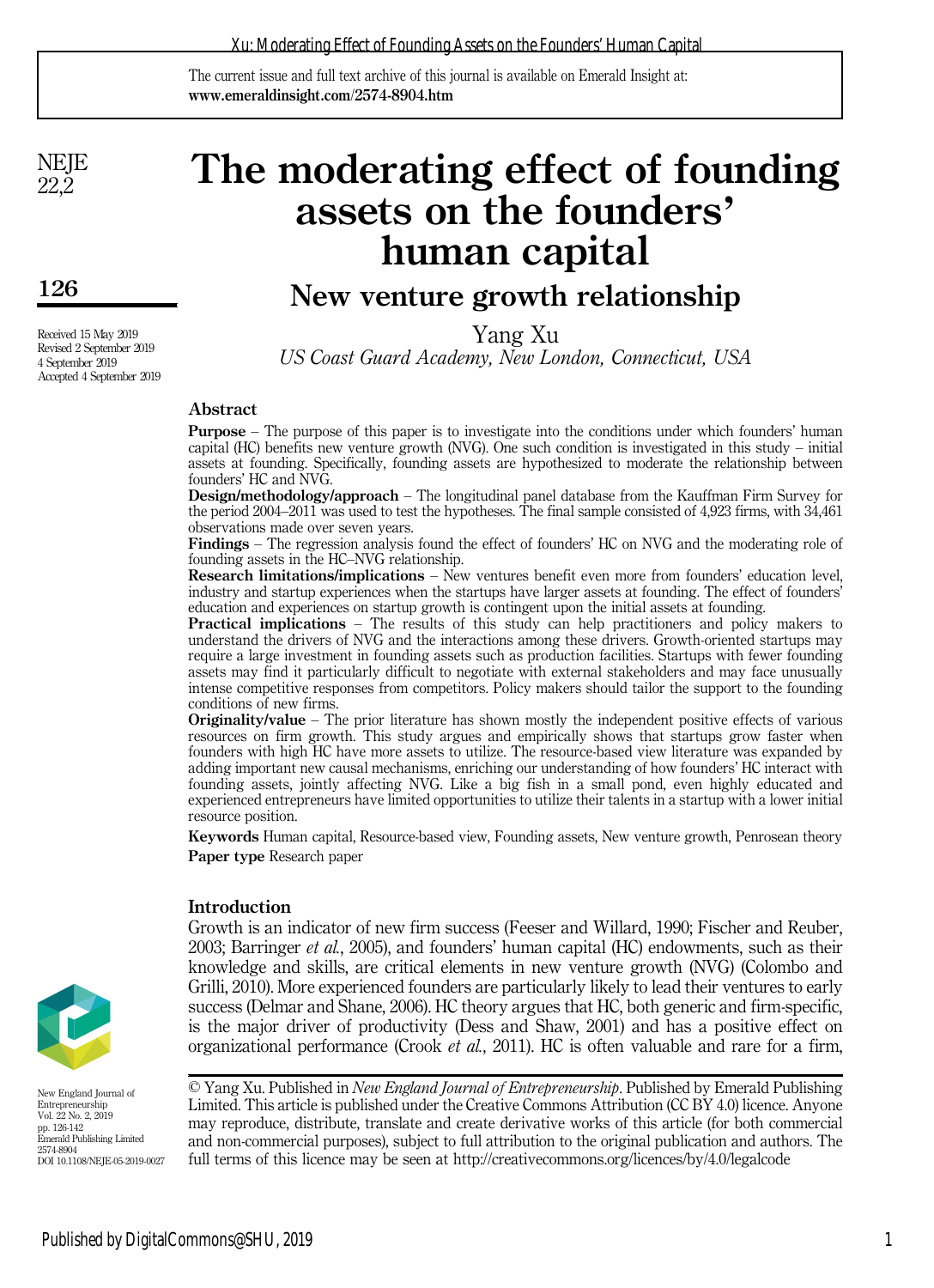because individuals bring unique knowledge, skills and abilities, particularly in the area of highly specialized expertise (Barney, 1991; Hatch and Dyer, 2004; Coff and Kryscynski, 2011). A firm with superior HC can therefore achieve greater economic value by accessing and utilizing employees' knowledge, skills and abilities (Coff and Kryscynski, 2011).

In the context of new firms, entrepreneurs with higher HC endowments are more capable of mobilizing and recombining various resources to exploit opportunities (Clough *et al.*, 2019). However, the results of these empirical studies into the role of founders' HC on NVG are inconclusive (Stuart and Abetti, 1990; Westhead and Cowling, 1995; Almus and Nerlinger, 1999; Colombo and Grilli, 2005; Cassar, 2014), possibly because of a lack of investigation into the conditions under which founders' HC benefits NVG. One such condition is investigated in this study – initial assets at founding. As a critical component of the initial stock of resources of a new organization, founding assets are mobilized or recombined by entrepreneurs to grow their businesses (Clough et al., 2019). Specifically, founding assets are hypothesized to moderate the relationship between founders' HC and NVG. This study contributes to a better understanding of the process through which entrepreneurs scale up their ventures. The interaction between founders' HC and the initial assets at founding is examined to open up the black box of entrepreneurial resource mobilization process.

In the next section, the representative works in relevant research streams were reviewed. In the subsequent sections, the hypotheses were empirically tested with a sample of 4,923 firms in the longitudinal panel data set from the Kauffman Firm Survey (KFS) for the period from 2004 to 2011, followed by a discussion of the theoretical and practical implications of the findings.

#### Literature review

The resource-based view argues that valuable, rare, inimitable and non-substitutable resources play an important role in the creation of competitive advantage of a firm (Barney, 1991; Peteraf, 1993; Crook et al., 2008) and that firms' sustainable competitive advantages originate from their unique and difficult-to-imitate resources and capabilities (Barney, 1991; Grant, 1996). Founders' HC endowment, including elements such as their knowledge and skills, is a critical aspect of the capability of new firms (Cooper *et al.*, 1994; Feeser and Willard, 1990; Colombo and Grilli, 2005). Specific types of HC, such as venturing and industry experience, expedite venture creation and development (Davidsson and Honig, 2003), whereas general types of HC, such as educational level, facilitate successful initial public offerings (Dimov and Shepherd, 2005).

The Penrosean theory of the growth of the firm also emphasizes the role of managerial capabilities in firm growth and has inspired much current research on resource complementarities and knowledge-based competencies (Nason and Wiklund, 2018; Penrose, 1959; Kor and Mahoney, 2004). In Penrose's theory, some important endogenous factors in the rate of firm growth are imperfectly mobile tacit knowledge and managerial capabilities to utilize this knowledge. The focus of Penrose's theory, the combination of versatile resources, was found to be associated with more rapid growth in a meta-analysis of 113 recent studies that included 612 bivariate effect sizes and represented data on 38,815 firms (Nason and Wiklund, 2018). Decision makers need to recombine resources in creative ways to create growth; in the context of new ventures, founders' skills, education and experiences all influence their views of opportunities and ways of utilizing various resources to grow new ventures.

However, the results of empirical studies on the role of founders' HC on NVG are inconclusive. For example, mixed results have been reported on the role of the founder's education in firm growth (Stuart and Abetti, 1990; Westhead and Cowling, 1995; Almus and Nerlinger, 1999; Colombo and Grilli, 2005). Results of studies on the impact of

Moderating effect of founding assets

127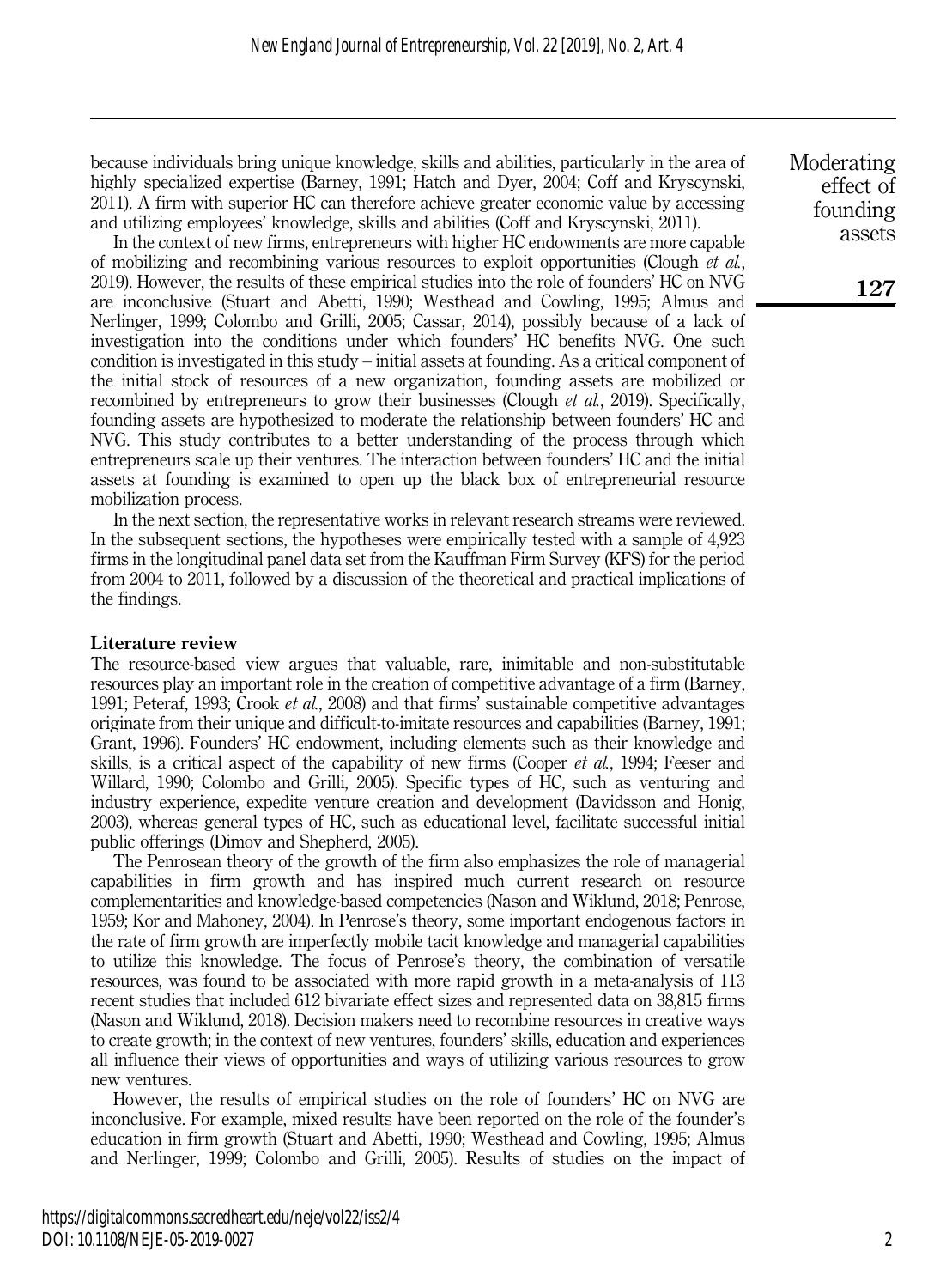experience on firm performance are also inconclusive. Experience is of two main kinds: industry experience and startup experience. Some have argued that industry experience helps entrepreneurs comprehend current trends in production processes or service delivery (Delmar and Shane, 2006), enhances their understanding of the impact of economic environment on industry growth (Mikhail et al., 1997), enables them to evaluate business opportunities within the industry (Delmar and Shane, 2006; Ronstadt, 1988) and improves their ability to forecast business performance (Cassar, 2014). Likewise, entrepreneurs can gain valuable skills from previous or serial venturing experiences (Baron and Ensley, 2006; Corbett, 2005; MacMillan and McGrath, 2006; Parker, 2006; Ronstadt, 1988; Shane, 2000; Wiklund and Shepherd, 2003). However, researchers have also presented some counterarguments; for example, entrepreneurs may gain incomplete benefits from experience, because the knowledge it generates cannot necessarily be applied to other businesses (Reuber and Fischer, 1994). Only a portion of the knowledge gained from experience can be applied to a novel and non-recurring task (Clement et al., 2007). Because each business opportunity is unique, entrepreneurs can transfer only part of the knowledge gained from experience (Bonner and Lewis, 1990; Jacob et al., 1999). In addition, entrepreneurs' emotional responses and cognitive biases may inhibit learning from experience. Individuals must evaluate prior events and alter their opinions accordingly if they are to learn from experience (Haleblian *et al.*, 2006; Madsen and Desai, 2010), but entrepreneurs may be unable to evaluate their startup experience accurately because of emotional responses and cognitive biases (Shepherd, 2003). For example, performance feedback, as recalled by entrepreneurs, may be systemically biased (Cassar and Craig, 2009).

In addition to such counterarguments, a possible explanation of the aforementioned inconclusive results is the lack of investigation of the conditions under which founders' HC is beneficial to NVG. One such condition is initial assets at founding of a new firm, a critical component of the initial resource endowments of a new firm (Clough et al., 2019). At the scale-up stage, entrepreneurs endowed with higher levels of skills, knowledge and experiences are more capable of mobilizing and recombining these assets to expand their businesses. A higher initial resource position helps entrepreneurs with higher levels of education or venturing experiences to establish better social networks, raise financial capital and exploit market opportunities. A series of hypotheses were therefore developed to explore the interrelationships among founders' educational level, industry and startup experiences, founding assets and NVG.

#### Hypotheses development

Founders' HC is first hypothesized to have a positive impact on NVG because firms that possess valuable resources should perform better in the market selection process (Wernerfelt, 1984; Barney, 1991). For example, the initial stocks of financial and HC exert an enduring effect on firm performance (Cooper *et al.*, 1994; Eisenhardt and Schoonhoven, 1990). HC, in particular, influences firm performance more than physical capital does, because knowledge assets are more difficult to trade or imitate (Youndt et al., 1996; Barney, 1991; Teece, 1998). High-quality HC possesses more complex and tacit knowledge, which is particularly difficult to transfer (Simonin, 2004; McEvily and Chakravarthy, 2002). HC has been found to be a good predictor of firm survival (Mata and Portugal, 2002; Cooper et al., 1994; Gimeno et al., 1997). In the context of new firms, the ability to develop and exploit firm-specific assets is critical to performance (Burgelman, 1994; Bogner et al., 1996; Chang, 1996). Founders with high-quality HC are likely to have better entrepreneurial judgment and consequently be better at identifying new business opportunities and integrating others' knowledge to expand their business. They are also highly likely to recruit and retain exceptionally skilled employees.

128

**NEJE** 22,2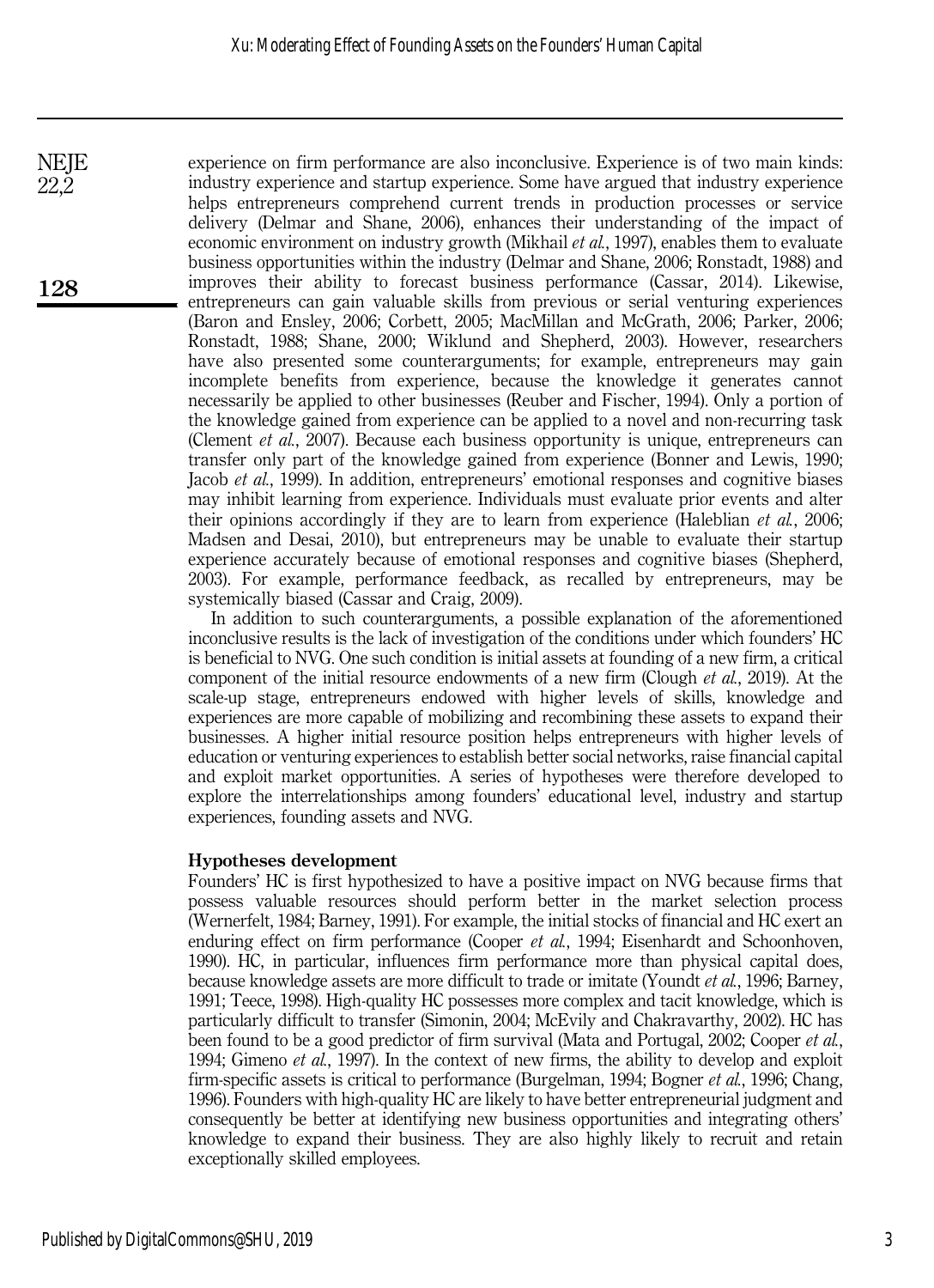A generic form of founders' HC, educational level, may have a positive impact on startup growth in that the formal educational experience helps entrepreneurs develop their cognitive ability, an ability that can help new firms recognize and exploit opportunities (Alvarez and Busenitz, 2001). However, mixed results have been reported on the relationship of education to firm growth (Stuart and Abetti, 1990; Westhead and Cowling, 1995; Almus and Nerlinger, 1999; Colombo and Grilli, 2005). Some studies have identified the entrepreneur's education as being positively associated with firm growth (McPherson, 1996; Mead and Liedholm, 1998), whereas others have reported that formal education does not directly relate to venture tasks, although other types of HC, such as industry and start-up experiences, do directly relate to the current tasks of the venture (Cooper *et al.*, 1994; Marvel *et al.*, 2014). Despite these mixed findings, education is generally assumed to equip entrepreneurs with greater knowledge and skills and consequently to help them improve their judgment in opportunity identification and business expansion, which ultimately benefit startup growth. Therefore, founders' educational level is hypothesized to be positively related to NVG:

H<sub>1a</sub>. The founders' level of education is positively related to NVG.

Next, founders' industry experience is predicted to drive startup growth. Individuals' judgment can improve when tasks are clearly defined and repetitive and when feedback is provided regularly (Hayward et al., 2006; Wright, 2001). Founders can gain knowledge and skills by learning about the industry, and thus can become better at identifying business opportunities and integrating specialists' domain-specific knowledge. They can also gain relevant knowledge and skills by learning by doing (Cassar, 2014). Because entrepreneurship involves discovering facts in which entrepreneurs create and operate new businesses (Kirzner, 1997), those individuals with industry-specific experience tend to possess relevant information about such matters as cost structure, pricing and the value chain of differentiated markets in the same industry (Bruderl et al., 1992; Landier and Thesmar, 2009; Dimov, 2010). Founders with extensive industry-specific work experience therefore tends to have superior entrepreneurial judgment, and idiosyncratic entrepreneurial judgment helps to determine how an individual identifies new business opportunities (Foss, 1993; Hodgson, 1998; Alvarez and Barney, 2002). Because experience helps individuals improve in areas such as forecasting ability (Clement, 1999; Mikhail et al., 1997), entrepreneurs gain entrepreneurial judgment by learning from work and startup experiences (Baron and Ensley, 2006; Corbett, 2005; MacMillan and McGrath, 2006; Parker, 2006; Ronstadt, 1988; Shane, 2000; Wiklund and Shepherd, 2003). Furthermore, founders need to integrate and coordinate the complementary domain-specific knowledge possessed by specialists if they are to create and expand their businesses (Colombo and Grilli, 2010), and the insight gained from work experience can improve their ability to integrate the specialists' domain-specific knowledge. Therefore, founders' industry experience is hypothesized to exert a positive effect on startup growth:

H1b. The founders' industry experience at founding is positively related to NVG.

In addition, entrepreneurs' previous venturing experience is beneficial in multiple ways to NVG. First, entrepreneurs gain knowledge about business creation and development by learning through experimentation (Ardichvili et al., 2003; Baron and Ensley, 2006; Delmar and Shane, 2006; Shane and Khurana, 2003; Jovanovic, 1982). In the process of learning by doing, individuals repeatedly perform the task at hand, thus increasing their expertise specific to this task (Choo and Trotman, 1991; Dew *et al.*, 2009). Second, startup experience improves entrepreneurs' evaluation and judgment of business opportunities (Colombo and Grilli, 2005; Corbett, 2005), because they develop strong cognitive structures by reflecting on previous entrepreneurial activities (Baron and Ensley, 2006; Gruber et al., 2008). They learn from their own misperceptions of market places and improve their beliefs with regard to their ability to precisely assess business opportunities (Parker, 2006; Shane, 2000). Moderating effect of founding assets

129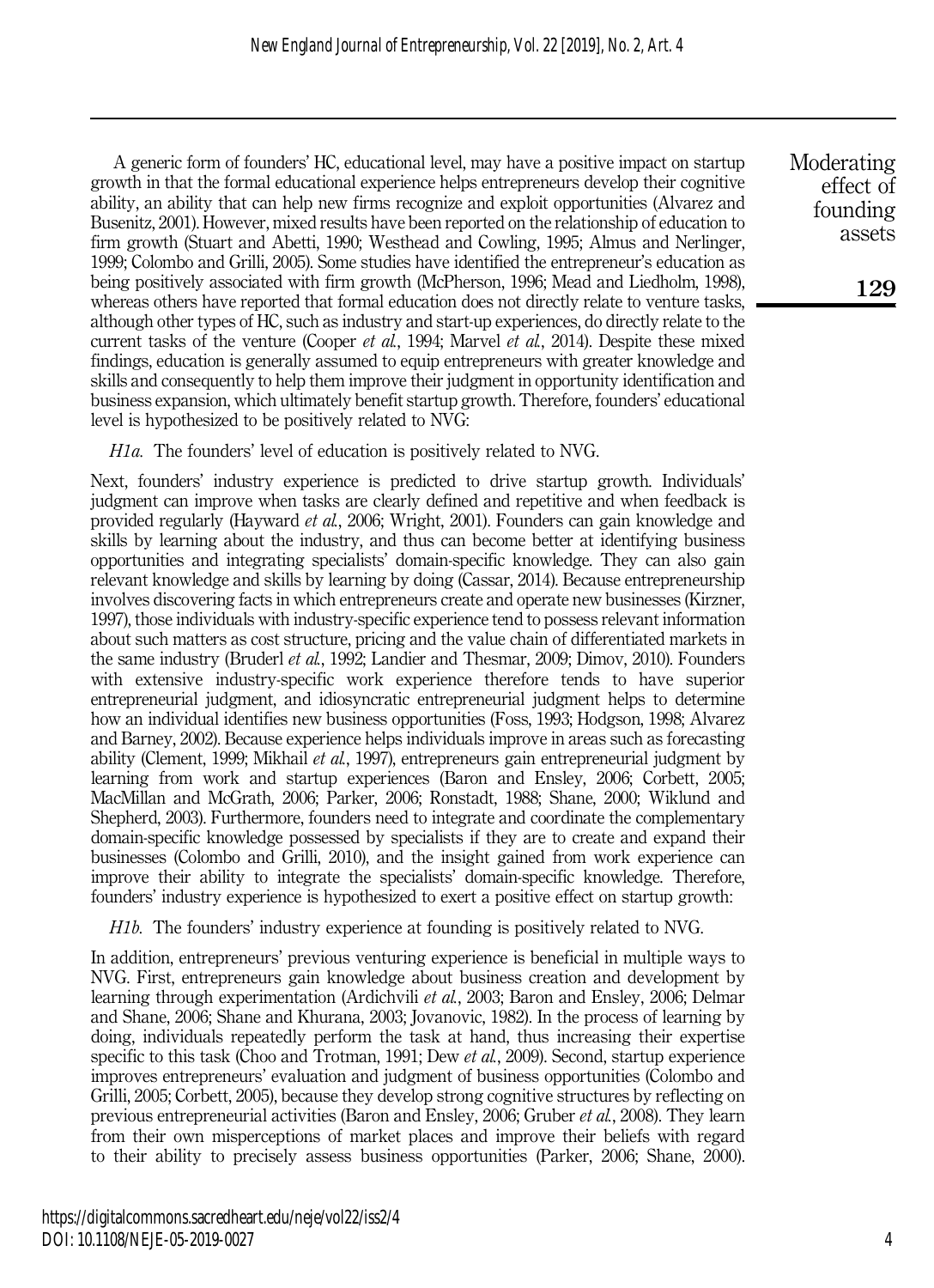Studies have found that cognitive capability was positively associated with sales growth and profit growth (Simons *et al.*, 1999) as well as with task performance (Hunter and Hunter, 1984). Third, startup experience helps entrepreneurs become aware of the cognitive biases in their judgment, so that past misperceptions and errors in judgment do not produce biases in their beliefs (Forbes, 2005), allowing them to better understand the entrepreneurial risks and the base rates of new business success and failure (Hayward et al., 2006). Entrepreneurial experiences also reduce the tendency to excess optimism with regard to business forecasting (Hmieleski and Baron, 2009). For all these reasons, founders' startup experience is hypothesized to have a positive effect on startup growth:

 $H1c$ . The founders' startup experience at founding is positively related to NVG.

In addition, the interplay of founders' capabilities and organizational resources affects the speed at which new ventures expand their businesses. Firm assets are critical resources for the growth of a firm; firms with larger assets may operate more efficiently than those with smaller assets because their operation is closer to the minimum efficient scale (Audretsch and Mahmood, 1994), and smaller firms operate at a smaller scale because of greater cash constraints (Zingales, 1998). Even if a firm adjusts to its desirable size later, it must do so gradually because of insufficient resources (Penrose, 1959) or the uncertainty involved (Cabral, 1995). A startup with larger founding assets can endure periods of poor performance and suffer losses for a longer time because of its larger assets as well as better access to funds.

Capable founders can configure resource endowments in unique combinations that create economic value, because many resources included in a startup's founding assets can offer a variety of potential services. The availability of larger assets provides founders with the opportunity to capitalize fully on their skills and abilities. In addition, the existence of underutilized and excess resources motivate founders to look for ways to use them, and entrepreneurs with better cognitive capability and more experience are able to generate more creative and productive applications from these resources. Furthermore, founders with higher HC can discover more ways of redeploying existing resources into novel and more valuable resource combinations so as to generate the specialized services of those resources as fully as possible. In contrast, resource constraints have a particularly strong negative impact on founders with higher HC during the development of their startups. In the early years, firms endure the strongest impact of cash constraints because of lack of reputation and information asymmetries (Diamond, 1989). Even founders with better education and experiences can have great difficulty expanding their business when their startups have fewer assets.

However, the counterargument might also be true. Managers with access to abundant resources may have little incentive to experiment (Sinclair et al., 2000) and may thus become less entrepreneurial (Bradley et al., 2011; Stevenson and Jarillo, 1990). Resource scarcity triggers entrepreneurial management practices that make the most efficient use of the current resources (Stevenson and Jarillo, 1990). Despite these counterarguments, in the context of new ventures, limited resources and smaller founding assets constrain the ability of even experienced entrepreneurs to recombine existing resources in novel ways so as to expand their businesses. Hence, larger founding assets are hypothesized to reinforce the effect of founders' HC endowment on NVG:

- H2a. The founders' level of education is more highly and positively associated with NVG when the new venture has larger assets at founding.
- H2b. The founders' industry experience is more highly and positively associated with NVG when the new venture has larger assets at founding.
- H2c. The founders' startup experience is more highly and positively associated with NVG when the new venture has larger assets at founding.

130

**NEJE** 22,2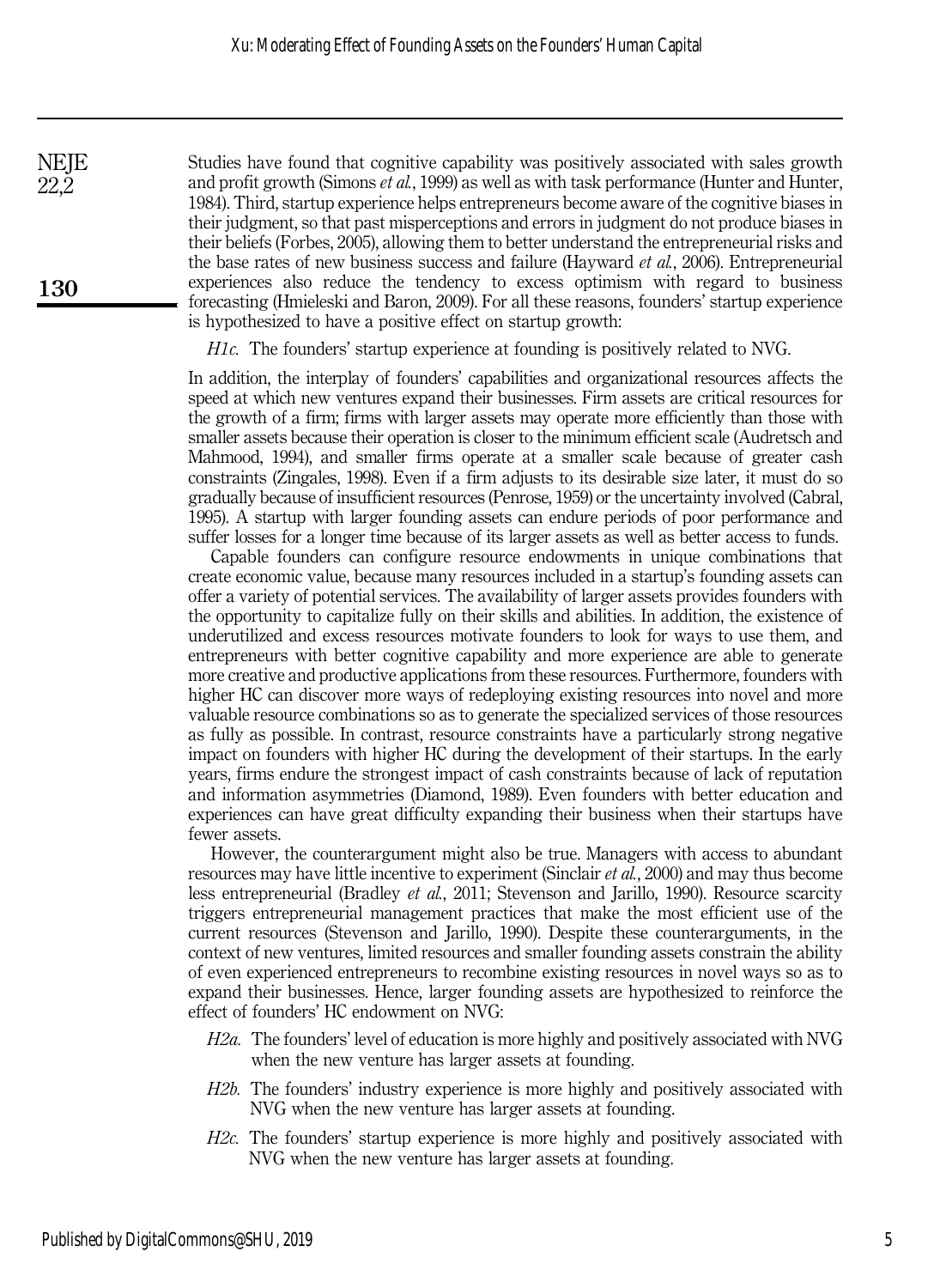# **Methods**

#### Data and sample

Because a cross-sectional time series (panel) data design with fixed-effect controls can eliminate many alternative explanations for observed changes in NVG and minimize the risk of omitted-variable bias (Hsiao, 1986), the longitudinal panel database from the KFS for the period 2004–2011 was used to test the hypotheses. The KFS is a panel study of 4,928 new firms in the USA that began operations in 2004. The same firms were followed every year until 2011. This data set includes detailed information on the firm and up to ten owners. The respondents' answers to the survey questions were cross-checked every year to confirm their validity; therefore, the biases associated with using single-source data were significantly reduced. Five firms were excluded due to duplications or being founded prior to 2004. The final sample consisted of 4,923 firms, with 34,461 observations made over seven years.

#### Measures

All the variables were from the restricted-access KFS data set provided by the National Opinion Research Center through a secure, remote access data enclave. This confidential data set includes the details on founders' characteristics, new venture performance and the external business environment. To capture causal relationships between the independent and dependent variables, all left-hand-side variables were lagged by one year.

### Dependent variables

New venture growth. NVG is measured by the Birch index (Birch, 1987) to reduce the bias caused by firm size:

$$
g=(E_{it}-E_{it-1})\bigg(\frac{E_{it}}{E_{it-1}}\bigg),\,
$$

where  $E_{it}$  is the employment of firm i at time t.

Employment is used as a growth indicator because measuring firm size in terms of employment neither reflects input prices of a company nor requires deflation, as use of sales data does (Coad, 2009). Using employment as the measure also avoids the bias caused by the manipulation of reported sales and profits common in many small businesses (Cressy, 2006).

# Independent variables

Three indicators of founders' HC were used in the regression analyses: education, industry experience and startup experience. In the management literature, these indicators are typically used to measure HC (Unger  $et al$ , 2011). Education is the proxy measure of generic HC, whereas industry experience and startup experience are proxy measures of specific HC.

Education. The founder(s)' education level was measured as their average level of education on the following five-point scale:  $0$  – less than high school (93 responses);  $1$  – high school (439 responses); 2 – some college, technical or associate's degree (1,918 responses); 3 – bachelor's degree (1,131 responses); and 4 – post-bachelor's degree (1,332 responses). The use of a continuous variable is consistent with previous studies (Cassar, 2014).

Industry experience. The founder(s)' industry experience was measured as the natural log transformation of the average number of years they had worked in the industry in which the startup operates plus one.

Startup experience. The founder(s)' startup experience was measured as the natural log transformed average number of businesses they had previously started plus one.

Moderating effect of founding assets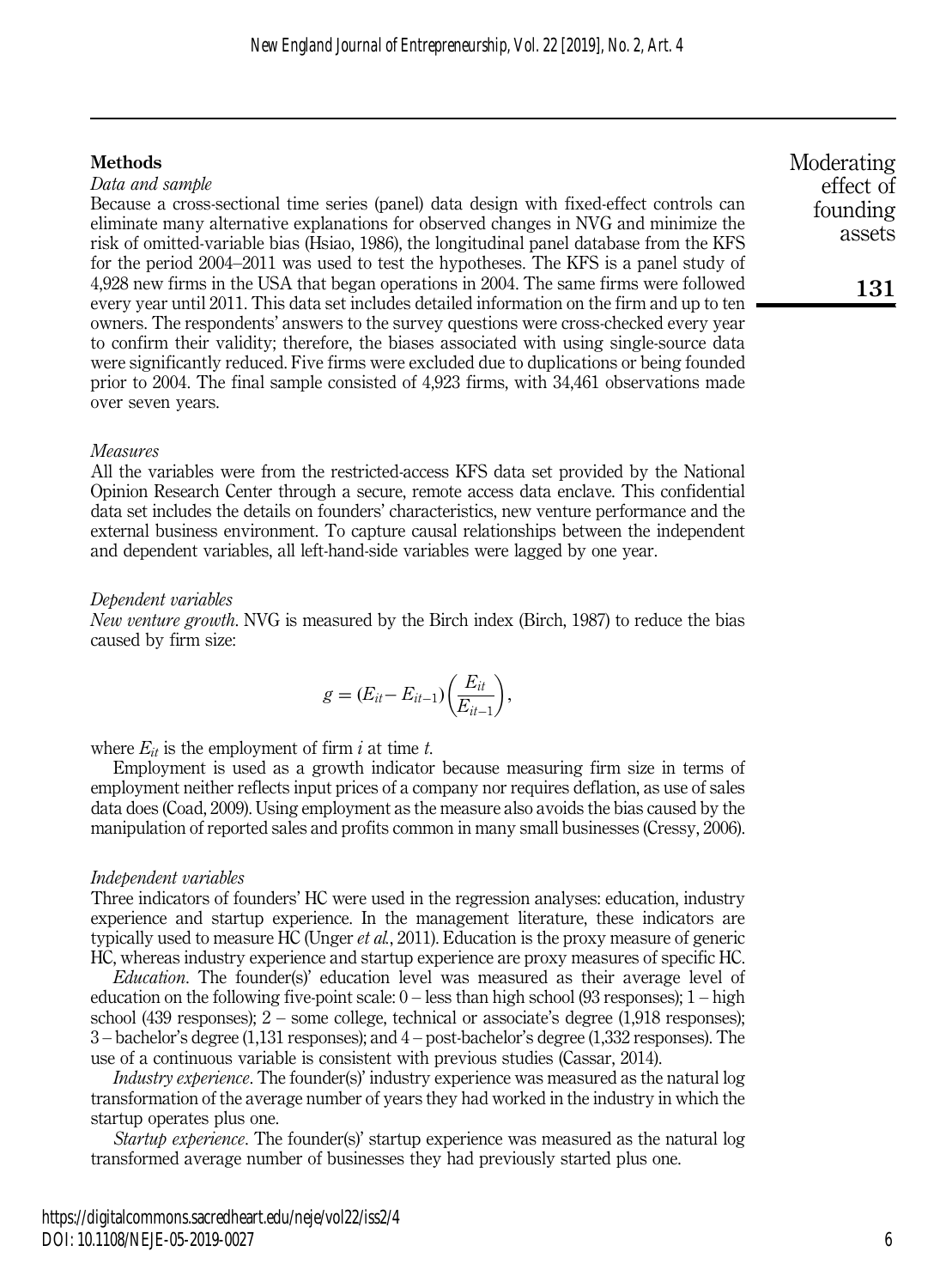### Moderator

Founding assets. The founding assets were measured as the total assets owned by the firm in the founding year, consisting of inventories, equipment, land, buildings, cash and any other assets. The total value of all the assets was represented on the following nine-point scale: (1) \$500 or less; (2) \$501–\$1,000; (3) \$1,001–\$3,000; (4) \$3,001–\$5,000; (5) \$5,001–\$10,000; (6) \$10,001–\$25,000; (7) \$25,001–\$100,000; (8) \$100,001–\$1,000,000; and (9) \$1,000,001 or more.

#### Control variables

State fixed effects. To control for systematic differences across 50 states, a dummy variable was created for each state.

Industry fixed effects. To control for systematic differences across industries, one dummy variable was created for each industry. There are 84 industries in the sample with all the firms being classified using the three-digit North American Industry Classification System (NAICS) code.

Year fixed effects. To control for systematic differences across years, one dummy variable was created for each year.

Gender. This dummy variable equals 1 if any founder of the startup is female and 0 otherwise. Age. The average age of the founder(s) was measured as the natural log transformation

of the average age plus one.

Intellectual properties. The intellectual properties of the new firm possessed in the founding year were measured as the natural log transformation of the total number of patents, copyrights and trademarks plus one. Firms that own intangible resources tend to exhibit proactive and risk-taking behaviors in the pursuit of growth opportunities (Wiklund et al., 2010; Anderson and Eshima, 2013). One source of firm growth is the accumulated stock of intellectual properties in the form of patents, copyrights and trademarks. Startups with IP rights have certain early-mover advantages (Pereira *et al.*, 2015). For example, patents play an important role in high-growth firms (Parker *et al.*, 2010), and in those software startups backed by venture capitals in the USA, patents positively influenced firm performance (Mann and Sager, 2007).

Market competition. Without controlling for market competition, misleading conclusions can be drawn about the role of founders' HC in NVG. Industry concentration was used as a proxy for market competition, because the sample includes multiple industries with a wide variety of structures (Geroski et al., 2010). Current firm concentration in a certain area matters; competition from other firms may limit the business expansion of new firms, because ,first, new firms cannot secure the funds required, as they lack legitimacy in financial markets (Diamond, 1989) and consequently are more likely to suffer from cash constraints (Cabral and Mata, 2003) and ,second, strong local competition can lead founders to change their growth expectations for their new businesses, although the impact of local competition may be low because firm heterogeneity limits the threat posed by industry competitors (Bertin et al., 1996). To compile data on the industry-level characteristics of the local area, the KFS data were merged with the County Business Patterns data on the basis of the county in which each firm is located and the three-digit NAICS code. Industry concentration was measured by two indicators: total mid-March employees of all the local firms in the same industry; and total number of local firms in the same industry. Both indicators were included and mean centered in the regression analyses.

*Initial external equity*. This dummy variable was created to indicate whether external capital was received by the startup before founding.

In addition to the above-mentioned control variables, sampling weights were also included in the analyses (Farhat and Robb, 2014).

**NEJE** 22,2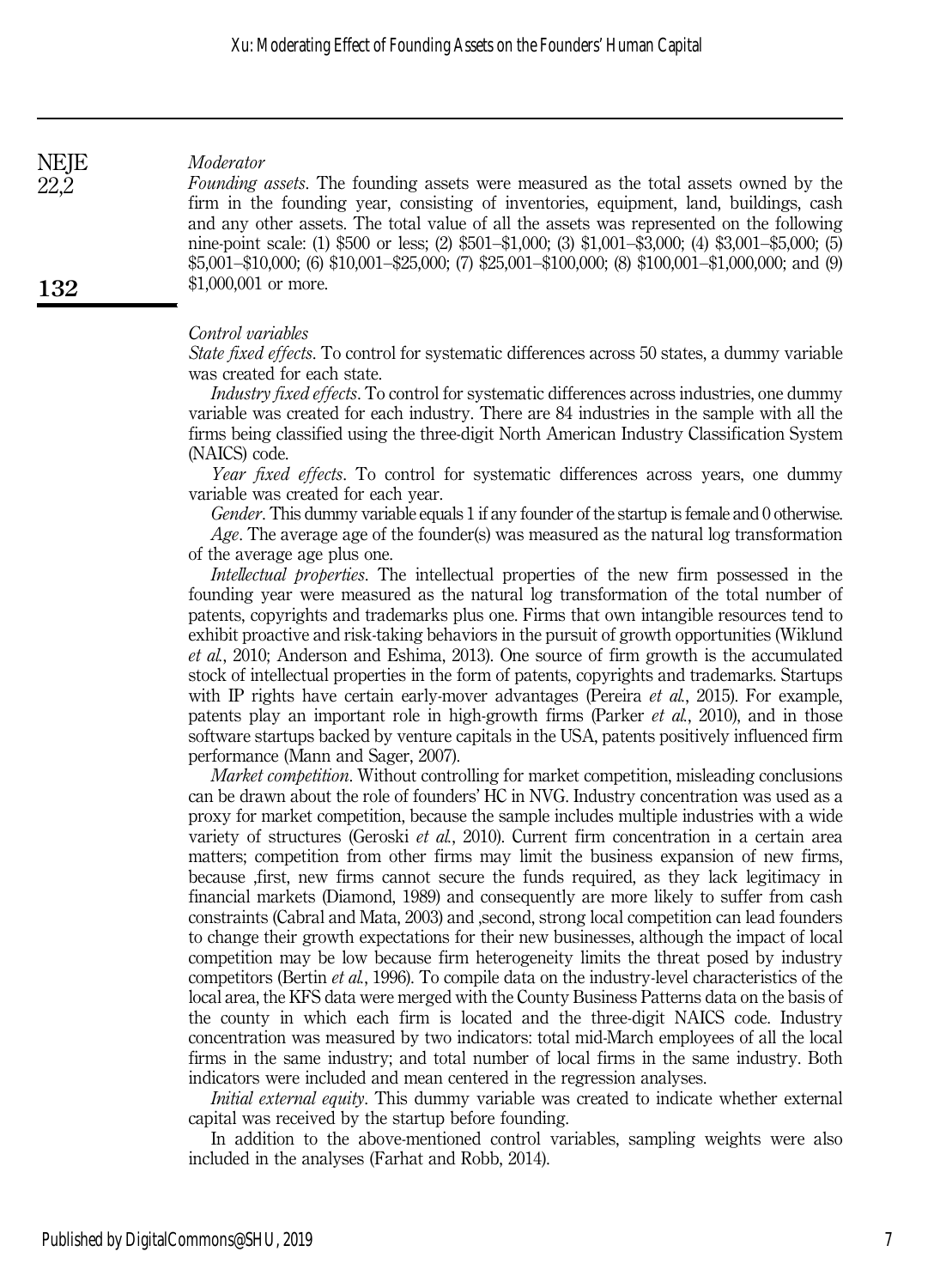# **Results**

Table I presents the descriptive statistics and correlation matrix of all variables. The data show that NVG was positively and significantly correlated with founders' education level, industry experience, startup experience, founding assets, intellectual properties, initial external equity and interaction terms. It also shows that NVG was negatively and significantly correlated with founders' gender, age and the total number of local firms in the same industry.

Table II presents the determinants of NVG. The independent variables and moderator were introduced in the subsequent models, following a hierarchical approach. The sample size was reduced to 12,180 observations in the regression analyses due to missing data. Model 1 includes the fixed effects and other control variables. A positive association was found between NVG and initial external equity and a marginally significant positive association between NVG and the first indicator of market competition (total current employees of the local firms in the same industry). It is noteworthy that the association between NVG and the second indicator of market competition (total number of local firms in the same industry) is significantly negative. The main effects of the independent variables were estimated in Model 2. A significant positive association was found between NVG and founders' education as well as between NVG and founders' startup experience, whereas the positive association between NVG and founders' industry experience was marginally significant. Among the control variables, founders' age and the second indicator of market competition have significantly negative associations with NVG. The first indicator of market competition and initial external equity are marginally significantly positive. Echoing the results of previous research, these results support  $H1a$ ,  $H1b$  (marginally significant) and H1c. Model 3 reports the significant positive main effect of founding assets on NVG. Among the control variables, the first indicator of market competition and initial external equity has significant positive associations with NVG. The second indicator of market competition is significantly negative. Model 4 also reports positive and significant effects of all three independent variables and moderator.

To examine  $H2a-2c$ , Model 5 adds the interactions of independent variables and moderator. The results, together with the graphic analyses plotted in Figures 1 and 2, provide support for these three hypotheses. As predicted, the positive effect of the founders' education or startup experience on NVG is stronger when the startup has larger founding assets. To test robustness, the panel data set was split into two subsamples, and the regression analysis was performed on each subsample. The unreported results are robust, and coefficients quantitatively similar.

# Discussion

Analysis of the results suggests a complex relationship among founders' HC, founding assets and NVG. Founders' education level, industry and startup experiences benefit NVG, and founding assets moderates this relationship. New ventures benefit even more from founders' education level, industry and startup experiences when the startups have a higher initial resource position. Previous studies have investigated the effect of founders' HC on firm performance, but few known studies have examined the conditions under which founders' HC is particularly important to NVG. Previous studies generally focused on the direct effects of various resources and capabilities on firm performance, often ignoring the interactions among those resources in the process of new firm growth. The results inform previous inconclusive findings on the role of HC in firm growth. The effect of founders' education and experiences on startup growth is contingent upon the initial assets at founding. A startup's initial resource position amplifies the positive effect of founders' HC on NVG.

Conceptually, this study advances theoretical development on firm growth. HC theory argues that people's varying knowledge and skills have economic value (Becker, 1964; Schultz, 1961). HC has been found to be vital to entrepreneurial success (Unger et al., 2011)

Moderating effect of founding assets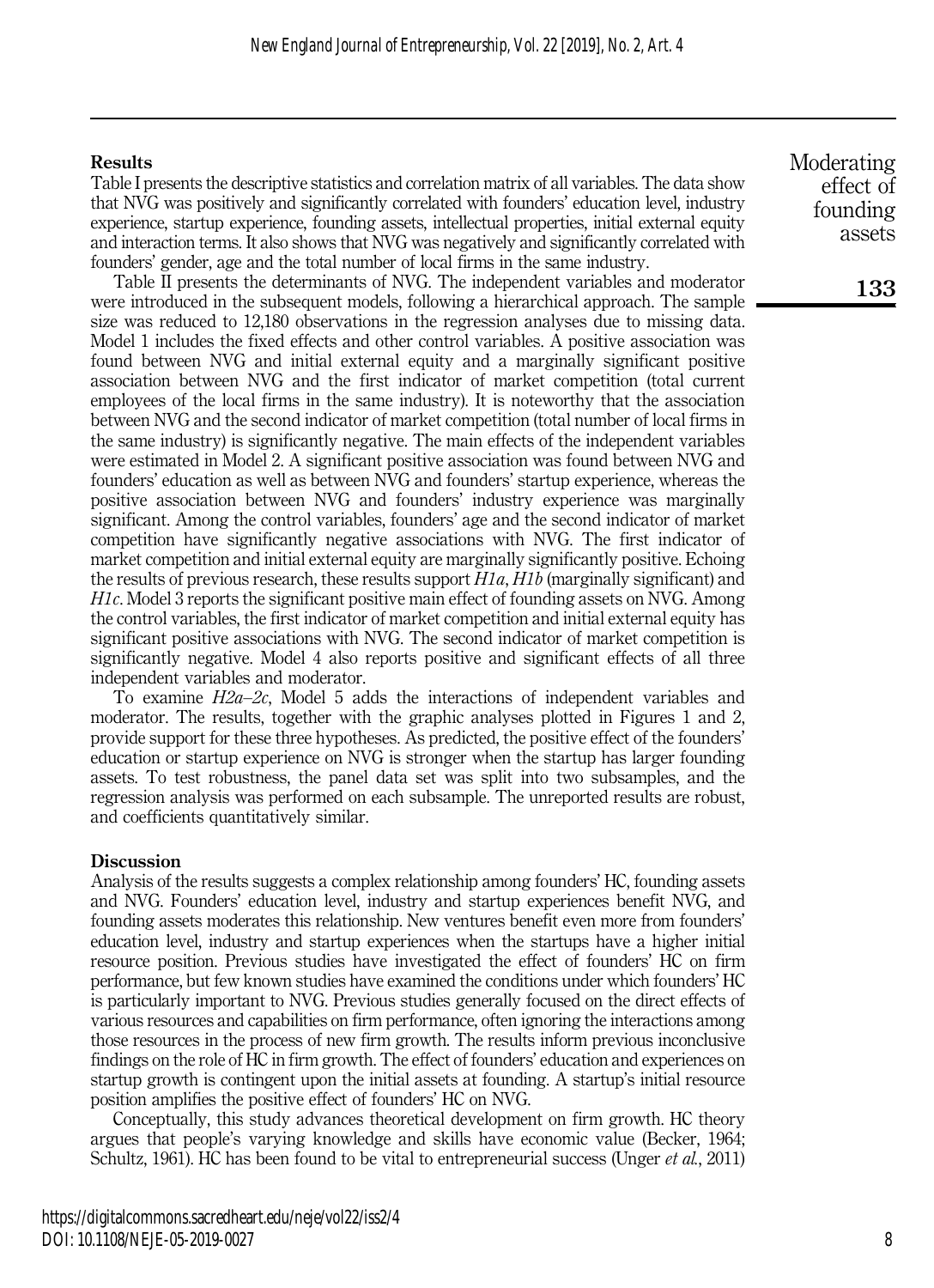

Published by DigitalCommons@SHU, 2019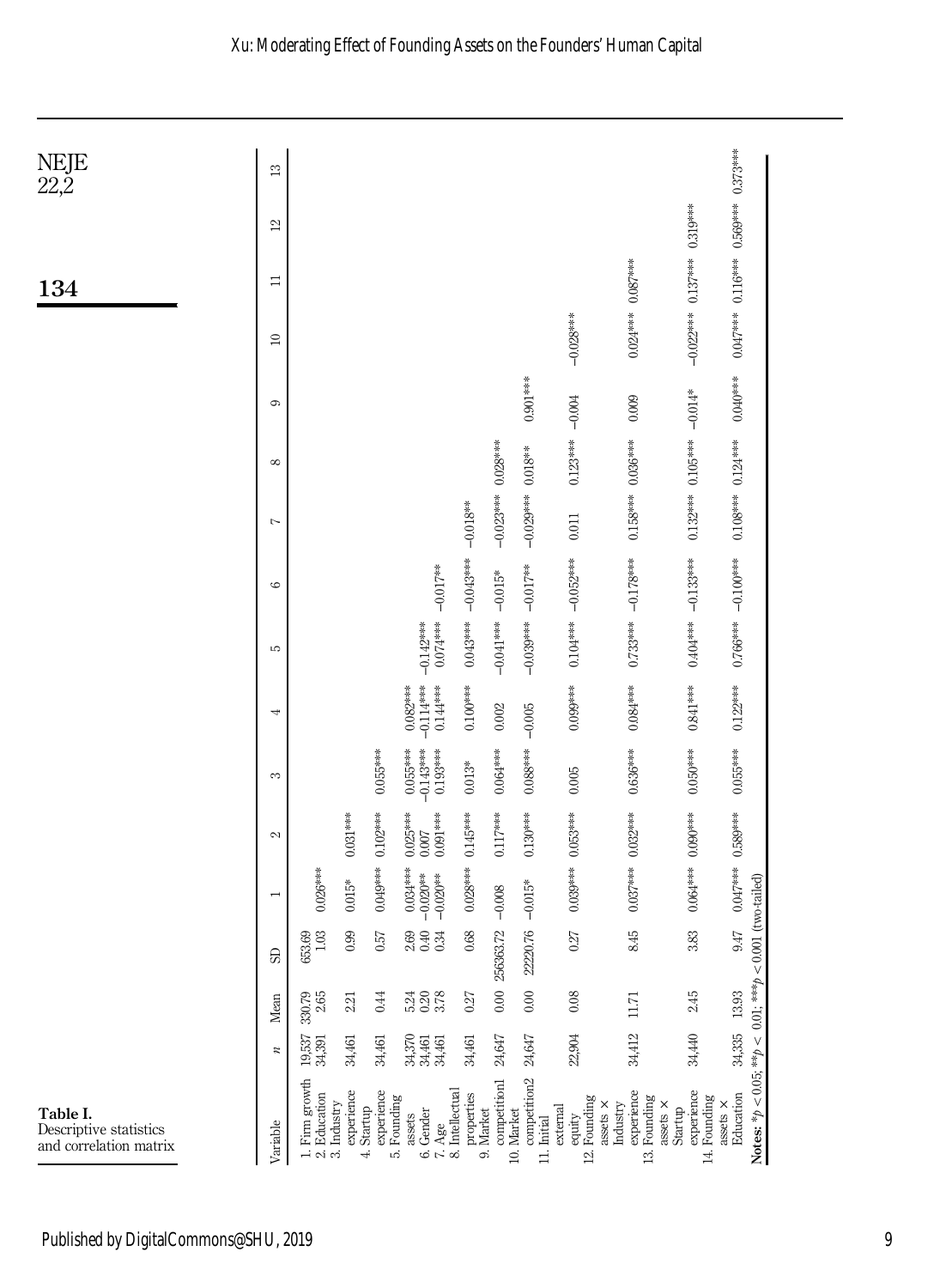|                                                                                                                                                                   | Model 1<br>Coeff.                   | 59                               | Model 2<br>Coeff.                           | 59                               | Model 3<br>Coeff.                   | 59                                    | Model 4<br>Coeff.                                | 59                               | Model 5<br>Coeff.                                      | 59                                                                     |
|-------------------------------------------------------------------------------------------------------------------------------------------------------------------|-------------------------------------|----------------------------------|---------------------------------------------|----------------------------------|-------------------------------------|---------------------------------------|--------------------------------------------------|----------------------------------|--------------------------------------------------------|------------------------------------------------------------------------|
| Industry fixed effects<br>State fixed effects<br>Control variables<br>Constant                                                                                    | 127.289****                         | 75.587<br>Yes<br>Yes             | 123.570                                     | 76.758<br>Yes<br>Yes             | 106.777                             | 75.848<br>Yes<br>$\operatorname{Yes}$ | 103.922                                          | 77.022<br>Yes<br>${\it Yes}$     | 249.949**                                              | 88.291<br>Yes<br>$\operatorname{Yes}$                                  |
| Intellectual properties<br>Year fixed effects<br>Gender<br>Age                                                                                                    | $-20.048$<br>$-10.327$<br>$-0.084$  | 15.242<br>18.362<br>7.282<br>Yes | $-38.757*$<br>$-6.232$<br>$-10.521$         | 18.965<br>7.348<br>15.347<br>Yes | $-14.236$<br>$-0.525$<br>$-16,402$  | 15.281<br>18.399<br>7.281<br>Yes      | $-42.108*$<br>$-7.207$<br>$-6,601$               | 15.383<br>18.992<br>7.346<br>Yes | 43.679*<br>$-7.966$<br>$-7.901$                        | $\begin{array}{c} \text{Yes} \\ 15.385 \\ 19.008 \\ 7.350 \end{array}$ |
| ts in the local industry<br>the local industry<br>1. Total current employees in<br>2. Total current establishmen<br>Initial external equity<br>Market competition | $0.000***$<br>$-0.002**$<br>46.315* | 0.000<br>19.953<br>$\!0.001$     | 38.414 ****<br>$0.000$ ******<br>$-0.002**$ | 19.956<br>0.000<br>$0.001\,$     | $-0.000*$<br>$-0.002***$<br>40.134* | $0.000$<br>$0.001$<br>$20.045$        | $0.000$ ****<br>$-0.002**$<br>32.635             | $0.001$<br>$20.046$<br>0.000     | $0.000$ *****<br>$-0.002**$<br>29.669                  | $\frac{0.000}{0.001}$                                                  |
| Independent variables<br>Industry experience<br>Startup experience<br>Founding assets<br>Education                                                                |                                     |                                  | 10.756*****<br>50.264 ***<br>16.839**       | 5.645<br>5.740<br>9.224          | 6.331**                             | 2.040                                 | $10.502***$<br>19.698***<br>$6.770**$<br>6.009** | 5.643<br>5.739<br>9.223<br>2.038 | $-19.422*$<br>7.132<br>$-16.068$<br>$-0.171$           | $\begin{array}{c} 12.826 \\ 12.687 \\ 21.240 \\ 7.527 \end{array}$     |
| Founding assets × Industry experience<br>Founding assets $\times$ Startup experience $R^2$<br>Founding assets × Education<br>Interactions<br>上                    | 3.782***<br>0.042                   |                                  | $4.022***$<br>0.045                         |                                  | 3.826***<br>0.043                   |                                       | 4.057***<br>0.046                                |                                  | 4.092****<br>5.842**<br>7.383*<br>$2.070\,$<br>$0.047$ | 2021<br>2014<br>3284                                                   |
| takes into account sampling weights. * $p < 0.05$ ; ** $p < 0.01$ ; *** $p < 0.001$ ; **** $p < 0.1$<br>Notes: $n = 12,180$ The analysis                          |                                     |                                  |                                             |                                  |                                     |                                       |                                                  |                                  |                                                        |                                                                        |
| Table II.<br>Regression analysis:<br>determinants of new<br>venture growth                                                                                        |                                     |                                  |                                             |                                  |                                     |                                       |                                                  | 135                              | founding<br>assets                                     | Moderating<br>effect of                                                |

https://digitalcommons.sacredheart.edu/neje/vol22/iss2/4 DOI: 10.1108/NEJE-05-2019-0027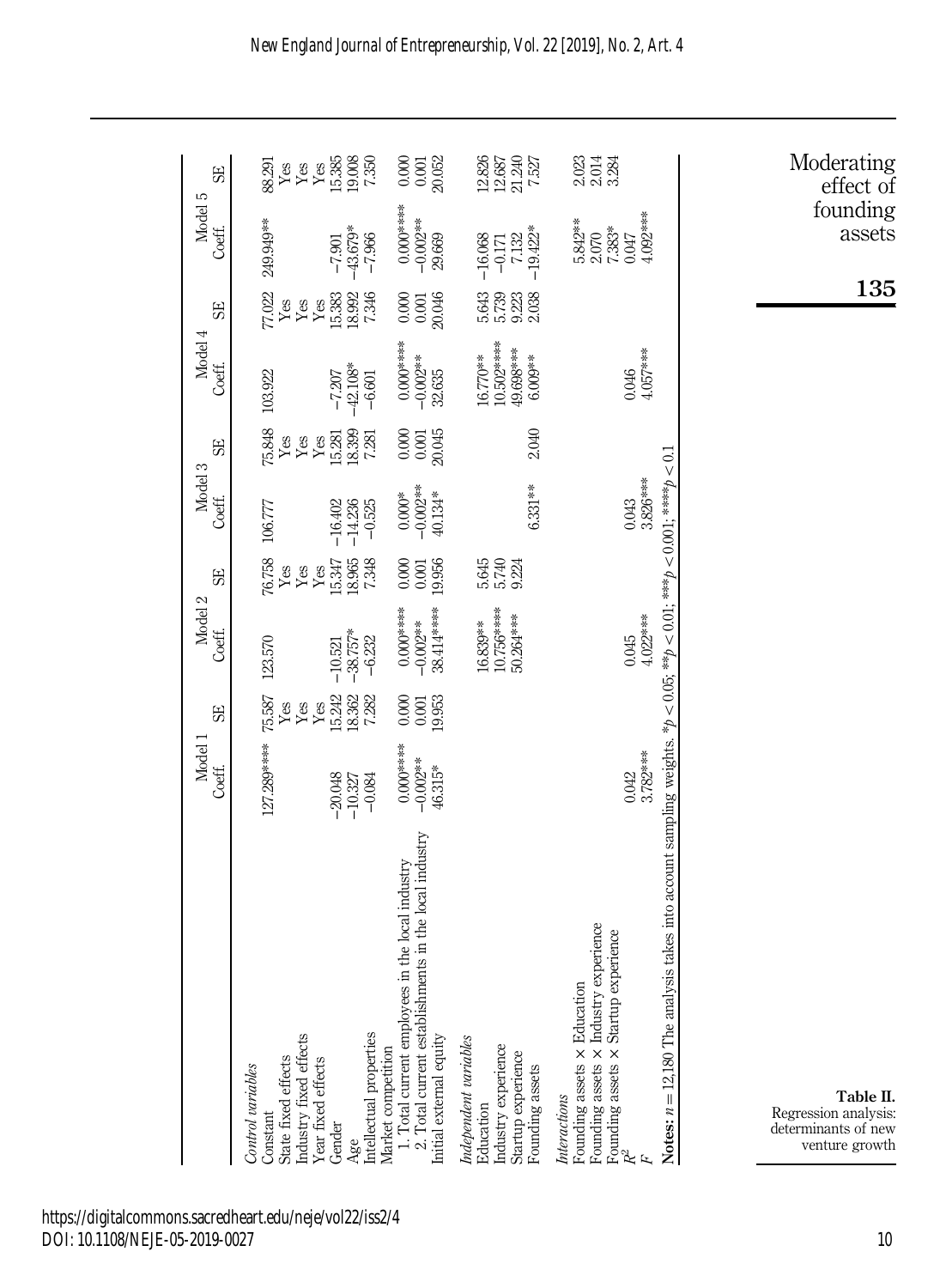

because it helps new firms accumulate new knowledge and create advantages (Bradley et al., 2012; Corbett, 2007). However, this study has revealed the different effects of various types of HC on NVG. The positive impact of founders' industry experience is not as strong as that of their educational level and startup experience on startup growth. One possible explanation is that only limited knowledge gained from industry experience can be applied to novel business opportunities, whereas capabilities and skills gained from education and venturing experiences enable founders to better mobilize initial resources to exploit growth opportunities. The empirical findings also extend the theory on NVG by showing that one type of resource amplifies the role of another resource in NVG. The prior literature has shown mostly the independent positive effects of various resources on firm growth. This study argues and empirically shows that startups grow faster when founders with high HC have more assets to utilize. The resource-based view literature was expanded by adding important new causal mechanisms, enriching our understanding of how founders' HC interact with founding assets, jointly affecting NVG. Like a big fish in a small pond, even highly educated and experienced entrepreneurs have limited opportunities to utilize their talents in a startup with a lower initial resource position. Even though much former research examined correlations between attributes of entrepreneurs and the firm performance, the entrepreneurial resource mobilization process remains a black box (Clough et al., 2019). By examining the amplifying role of the initial resource position of a new venture, this study helps us open up this black box.

The results of this study can help practitioners and policy makers to understand the drivers of NVG and the interactions among these drivers. Consistent with the hypotheses,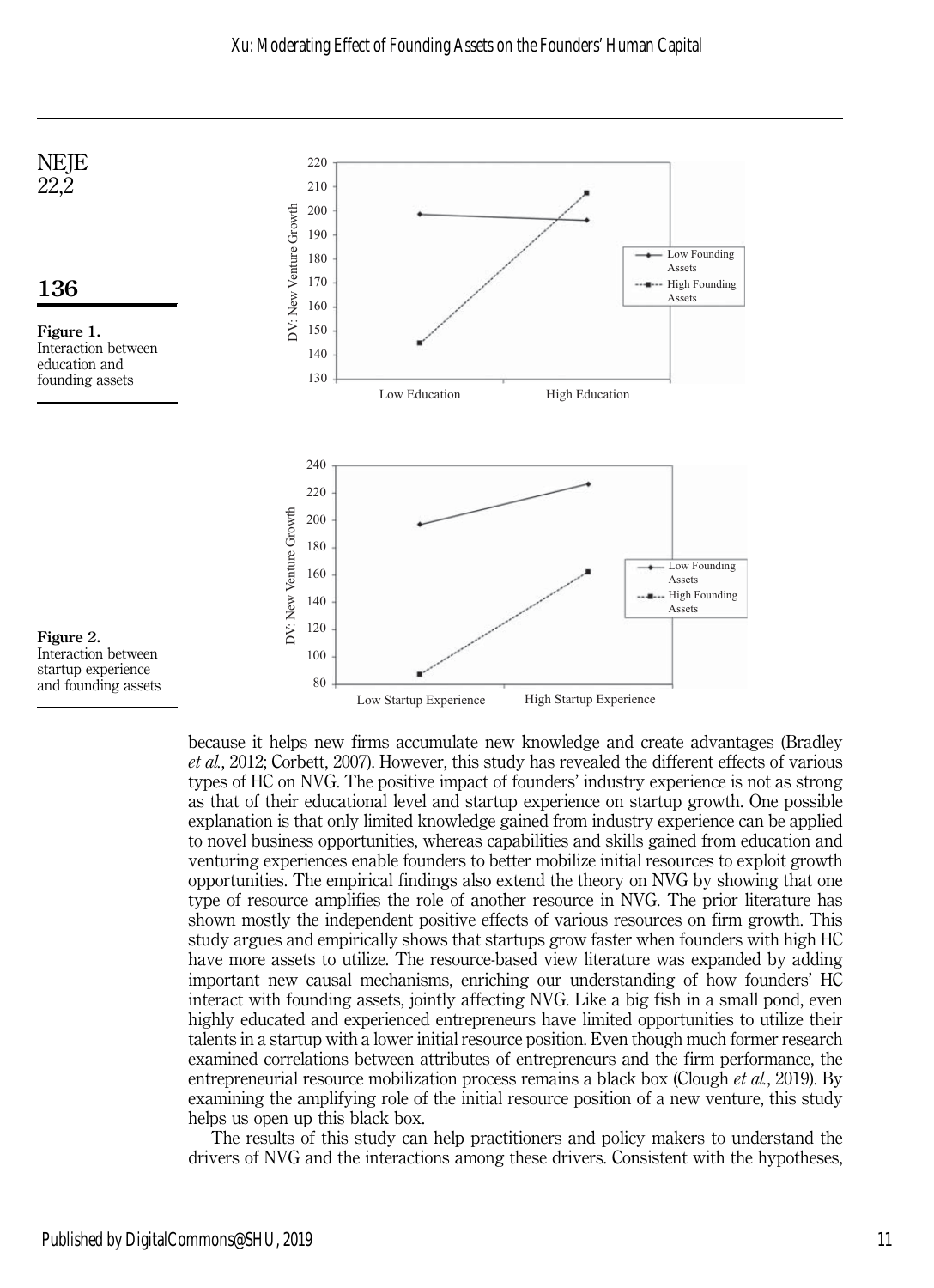the empirical examination revealed that founders' educational level and startup experience drive startup growth and that larger founding assets intensify these positive effects. Capable entrepreneurs creatively utilize and combine existing resources to expand their new businesses. Their HC endowment, together with the initial resource position of their startup, jointly affects NVG. Entrepreneurs need to prepare carefully for the founding of a firm, because the strategic choices made at inception can have long-lasting effects. Growth-oriented startups may require a large investment in founding assets such as production facilities. Startups with fewer founding assets may find it particularly difficult to negotiate with external stakeholders and may face unusually intense competitive responses from competitors. Policy makers should tailor the support to the founding conditions of new firms.

This study has several limitations. First, many new businesses in the KFS had closed by the time each follow-up survey was conducted, resulting in self-selection of businesses in the follow-up surveys. This self-selection bias might influence the statistical effects of various variables on NVG. Second, finer-grained approaches to the operationalization of aspects of HC could be possible. For example, the education measures could consider the discipline, such as business, engineering, liberal arts or other degrees, and the work experience construct could consider various types, such as experience in R&D, operations, marketing, etc. Future research could integrate theories of motivation with HC theory, because motivation provides the entrepreneur with the impetus and energy to acquire the necessary HC and to implement actions. Founders' expectations affect their behaviors with regard to expanding their businesses. Aggregate measures could be designed to represent firm-level HC. Other elements of HC could also be examined, including judgment, decision making and insight. Future studies could also explore how access to venture capital drives NVG; venture capital investors may provide resources and capabilities as coaches in addition to providing capital (Colombo and Grilli, 2010).

# Conclusion

This study proposed and empirically tested the moderating role of founding assets in the relationship between founders' HC and NVG. The research findings enrich our understanding of how founders' HC interact with founding assets, jointly affecting NVG. Like a good horse with a good saddle, highly educated and experienced entrepreneurs are better able to utilize their talents in a startup with a higher initial resource position in the process of NVG.

# References

- Almus, M. and Nerlinger, E.A. (1999), "Growth of new technology-based firms: which factors matter?", Small Business Economics, Vol. 13 No. 2, pp. 141-154.
- Alvarez, S.A. and Barney, J.B. (2002), "Resource-based theory and the entrepreneurial firm", in Hitt, M.A., Ireland, R.D., Camp, S.M. and Sexton, D.L. (Eds), Strategic Entrepreneurship – Creating a New Mindset, Blackwell Publishers, Oxford, pp. 89-105.
- Alvarez, S.A. and Busenitz, L.W. (2001), "The entrepreneurship of resource-based theory", Journal of Management, Vol. 27 No. 6, pp. 755-775.
- Anderson, B.S. and Eshima, Y. (2013), "The influence of firm age and intangible resources on the relationship between entrepreneurial orientation and firm growth among Japanese SMEs", Journal of Business Venturing, Vol. 28 No. 3, pp. 413-429.
- Ardichvili, A., Cardozo, R. and Ray, S. (2003), "A theory of entrepreneurial opportunity identification and development", Journal of Business Venturing, Vol. 18 No. 1, pp. 105-123.
- Audretsch, D. and Mahmood, T. (1994), "The rate of hazard confronting new firms and plants in US manufacturing", Review of Industrial Organization, Vol. 9 No. 1, pp. 41-56.

Moderating effect of founding assets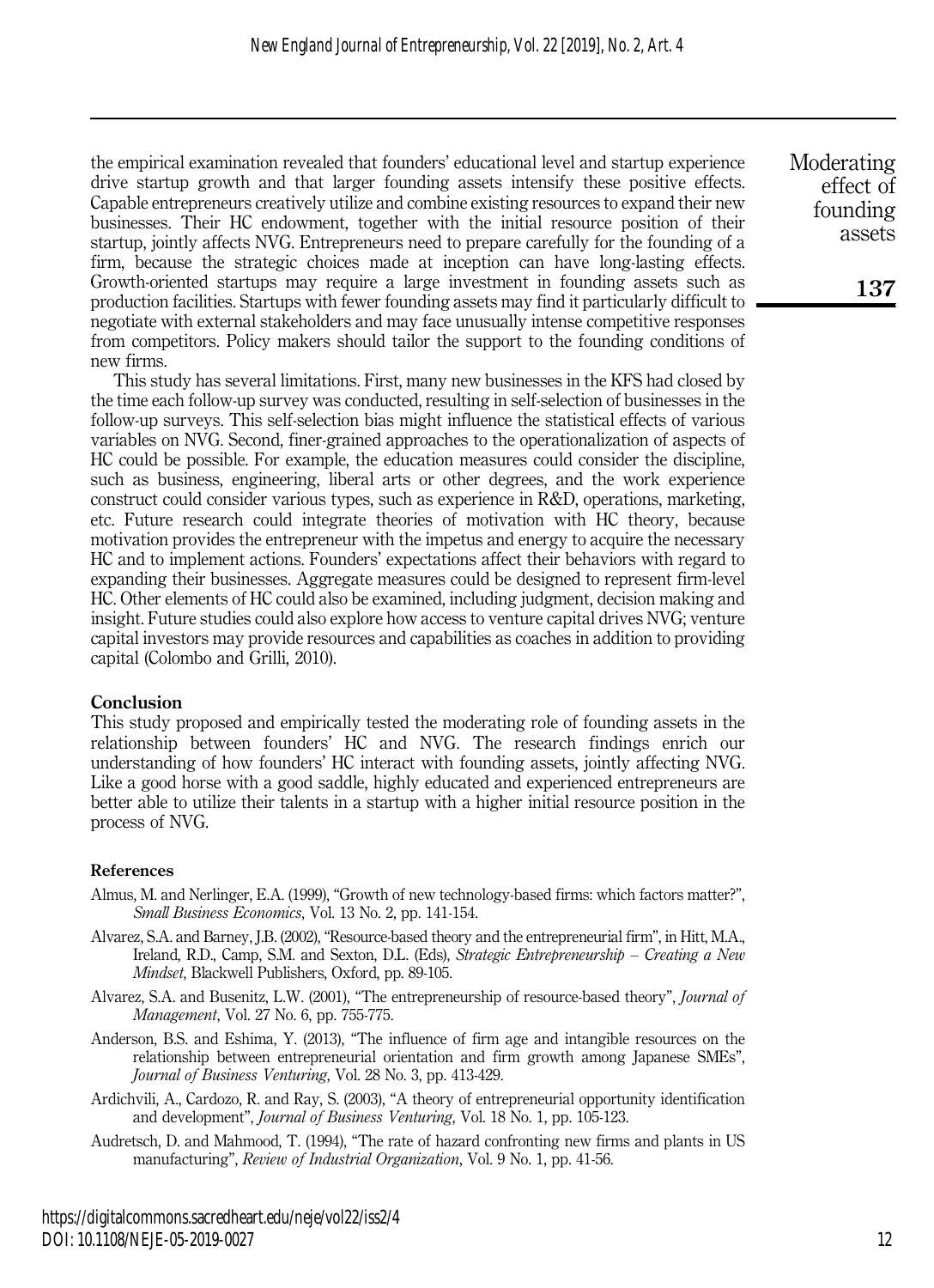Barney, J. (1991), "Firm resources and sustained competitive advantage", Journal of Management, Vol. 17 No. 1, pp. 99-120.

- Baron, R.A. and Ensley, M.D. (2006), "Opportunity recognition as the detection of meaningful patterns: evidence from comparisons of novice and experienced entrepreneurs", Management Science, Vol. 52 No. 9, pp. 1331-1344.
- Barringer, B.R., Jones, F.F. and Neubaum, D.O. (2005), "A quantitative content analysis of the characteristics of rapid-growth firms and their founders", Journal of Business Venturing, Vol. 20 No. 5, pp. 663-687.
- Becker, G.S. (1964), Human Capital: A Theoretical Analysis with Special Reference to Education, National Bureau for Economic Research, Columbia University Press, New York, NY.
- Bertin, A.L., Bresnahan, T.F. and Raff, D.M.G. (1996), "Localized competition and the aggregation of plant-level increasing returns: blast furnaces, 1929-1935", *Journal of Political Economy*, Vol. 104 No. 2, pp. 241-266.
- Birch, D.L. (1987), Job Creation in America: How Our Smallest Companies Put the Most People to Work, Free Press, New York, NY.
- Bogner, W.C., Thomas, H. and Mcgee, J. (1996), "A longitudinal study of the competitive positions and entry paths of European firms in the US pharmaceutical market", Strategic Management Journal, Vol. 17 No. 2, pp. 85-107.
- Bonner, S.E. and Lewis, B.L. (1990), "Determinants of auditor expertise", Journal of Accounting Research, Vol. 28, Supplementary, pp. 1-20.
- Bradley, S.W., Wiklund, J. and Shepherd, D.A. (2011), "Swinging a double-edged sword: the effect of slack on entrepreneurial management and growth", Journal of Business Venturing, Vol. 26 No. 5, pp. 537-554.
- Bradley, S.W., Mcmullen, J.S., Artz, K. and Simiyu, E.M. (2012), "Capital is not enough: innovation in developing economies", *Journal of Management Studies*, Vol. 49 No. 4, pp. 684-717.
- Bruderl, J., Preisendorfer, P. and Ziegler, R. (1992), "Survival chances of newly founded business organizations", American Sociological Review, Vol. 57 No. 2, pp. 227-242.
- Burgelman, R.A. (1994), "Fading memories: a process theory of strategic business exit in dynamic environments", Administrative Science Quarterly, Vol. 39 No. 1, p. 24.
- Cabral, L. (1995), "Sunk costs, firm size and firm growth", Journal of Industrial Economics, Vol. 43 No. 2, pp. 161-172.
- Cabral, L.M.B. and Mata, J. (2003), "On the evolution of the firm size distribution: facts and theory", American Economic Review, Vol. 93 No. 4, pp. 1075-1090.
- Cassar, G. (2014), "Industry and startup experience on entrepreneur forecast performance in new firms", Journal of Business Venturing, Vol. 29 No. 1, pp. 137-151.
- Cassar, G. and Craig, J. (2009), "An investigation of hindsight bias in nascent venture activity", Journal of Business Venturing, Vol. 24 No. 2, pp. 149-164.
- Chang, S.J. (1996), "An evolutionary perspective on diversification and corporate restructuring: entry, exit, and economic performance during 1981-89", Strategic Management Journal, Vol. 17 No. 8, pp. 587-611.
- Choo, F. and Trotman, K.T. (1991), "The relationship between knowledge structure and judgments for experienced and inexperienced auditors", Accounting Review, Vol. 66 No. 3, pp. 464-485.
- Clement, M.B. (1999), "Analyst forecast accuracy: do ability, resources, and portfolio complexity matter?", Journal of Accounting & Economics, Vol. 27 No. 3, pp. 285-303.
- Clement, M.B., Koonce, L. and Lopez, T.J. (2007), "The roles of task-specific forecasting experience and innate ability in understanding analyst forecasting performance", *Journal of Accounting &* Economics, Vol. 44 No. 3, pp. 378-398.
- Clough, D.R., Fang, T.P., Vissa, B. and Wu, A. (2019), "Turning lead into gold: how do entrepreneurs mobilize resources to exploit opportunities?", Academy of Management Annals, Vol. 13 No. 1, pp. 240-271.

**NEJE** 22,2

138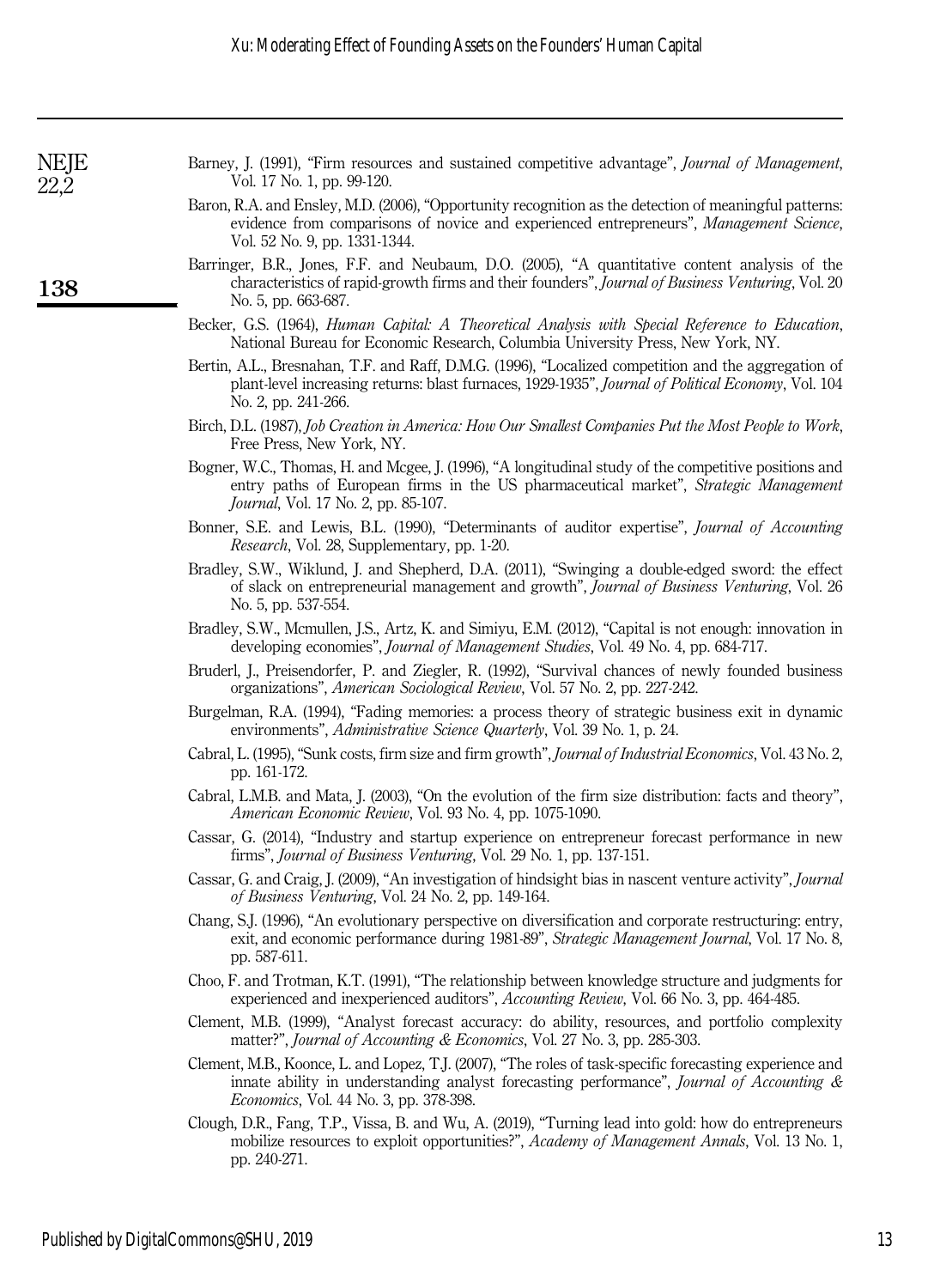| Moderating<br>effect of | Coad, A. (2009), The Growth of Firms: A Survey of Theories and Empirical Evidence, Edward Elgar<br>Publishing, Northampton, MA.                                                                                                                                     |
|-------------------------|---------------------------------------------------------------------------------------------------------------------------------------------------------------------------------------------------------------------------------------------------------------------|
| founding<br>assets      | Coff, R. and Kryscynski, D. (2011), "Drilling for micro-foundations of human capital-based competitive<br>advantages", Journal of Management, Vol. 37 No. 5, pp. 1429-1443.                                                                                         |
|                         | Colombo, M.G. and Grilli, L. (2005), "Founders' human capital and the growth of new technology-based<br>firms: a competence-based view", Research Policy, Vol. 34 No. 6, pp. 795-816.                                                                               |
| 139                     | Colombo, M.G. and Grilli, L. (2010), "On growth drivers of high-tech start-ups: exploring the role of<br>founders' human capital and venture capital", Journal of Business Venturing, Vol. 25 No. 6,<br>pp. 610-626.                                                |
|                         | Cooper, A.C., Gimenogascon, F.J. and Woo, C.Y. (1994), "Initial human and financial capital as<br>predictors of new venture performance", <i>Journal of Business Venturing</i> , Vol. 9 No. 5, pp. 371-395.                                                         |
|                         | Corbett, A.C. (2005), "Experiential learning within the process of opportunity identification and<br>exploitation", <i>Entrepreneurship Theory and Practice</i> , Vol. 29 No. 4, pp. 473-491.                                                                       |
|                         | Corbett, A.C. (2007), "Learning asymmetries and the discovery of entrepreneurial opportunities",<br>Journal of Business Venturing, Vol. 22 No. 1, pp. 97-118.                                                                                                       |
|                         | Cressy, R. (2006), "Why do most firms die young?", Small Business Economics, Vol. 26 No. 2, pp. 103-116.                                                                                                                                                            |
|                         | Crook, T.R., Ketchen, D.J., Combs, J.G. and Todd, S.Y. (2008), "Strategic resources and performance: a<br>meta-analysis", <i>Strategic Management Journal</i> , Vol. 29 No. 11, pp. 1141-1154.                                                                      |
|                         | Crook, T.R., Todd, S.Y., Combs, J.G., Woehr, D.J. and Ketchen, D.J. (2011), "Does human capital matter?<br>A meta-analysis of the relationship between human capital and firm performance", Journal of<br>Applied Psychology, Vol. 96 No. 3, pp. 443-456.           |
|                         | Davidsson, P. and Honig, B. (2003), "The role of social and human capital among nascent<br>entrepreneurs", Journal of Business Venturing, Vol. 18 No. 3, pp. 301-331.                                                                                               |
|                         | Delmar, F. and Shane, S. (2006), "Does experience matter? The effect of founding team experience<br>on the survival and sales of newly founded ventures", Strategic Organization, Vol. 4 No. 3,<br>pp. 215-247.                                                     |
|                         | Dess, G.G. and Shaw, J.D. (2001), "Voluntary turnover, social capital, and organizational performance",<br>Academy of Management Review, Vol. 26 No. 3, pp. 446-456.                                                                                                |
|                         | Dew, N., Read, S., Sarasvathy, S.D. and Wiltbank, R. (2009), "Effectual versus predictive logics in<br>entrepreneurial decision-making: differences between experts and novices", Journal of Business<br>Venturing, Vol. 24 No. 4, pp. 287-309.                     |
|                         | Diamond, D.W. (1989), "Reputation acquisition in debt markets", Journal of Political Economy, Vol. 97<br>No. 4, pp. 828-862.                                                                                                                                        |
|                         | Dimov, D. (2010), "Nascent entrepreneurs and venture emergence: opportunity confidence, human<br>capital, and early planning", <i>Journal of Management Studies</i> , Vol. 47 No. 6, pp. 1123-1153.                                                                 |
|                         | Dimov, D.P. and Shepherd, D.A. (2005), "Human capital theory and venture capital firms: exploring<br>'home runs' and 'strike outs", Journal of Business Venturing, Vol. 20 No. 1, pp. 1-21.                                                                         |
|                         | Eisenhardt, K.M. and Schoonhoven, C.B. (1990), "Organizational growth - linking founding team,<br>strategy, environment, and growth among United States semiconductor ventures, 1978-1988",<br><i>Administrative Science Quarterly, Vol. 35 No. 3, pp. 504-529.</i> |

Farhat, J.B. and Robb, A. (2014), "Applied survey data analysis using Stata: the Kauffman Firm Survey data", available at: [https://ssrn.com/abstract](https://ssrn.com/abstract=2477217)=2477217 (accessed September 14, 2016).

- Feeser, H.R. and Willard, G.E. (1990), "Founding strategy and performance a comparison of high and low growth high tech firms", Strategic Management Journal, Vol. 11 No. 2, pp. 87-98.
- Fischer, E. and Reuber, A.R. (2003), "Support for rapid-growth firms: a comparison of the views of founders, government policymakers, and private sector resource providers", Journal of Small Business Management, Vol. 41 No. 4, pp. 346-365.
- Forbes, D.P. (2005), "Are some entrepreneurs more overconfident than others?", Journal of Business Venturing, Vol. 20 No. 5, pp. 623-640.

https://digitalcommons.sacredheart.edu/neje/vol22/iss2/4 DOI: 10.1108/NEJE-05-2019-0027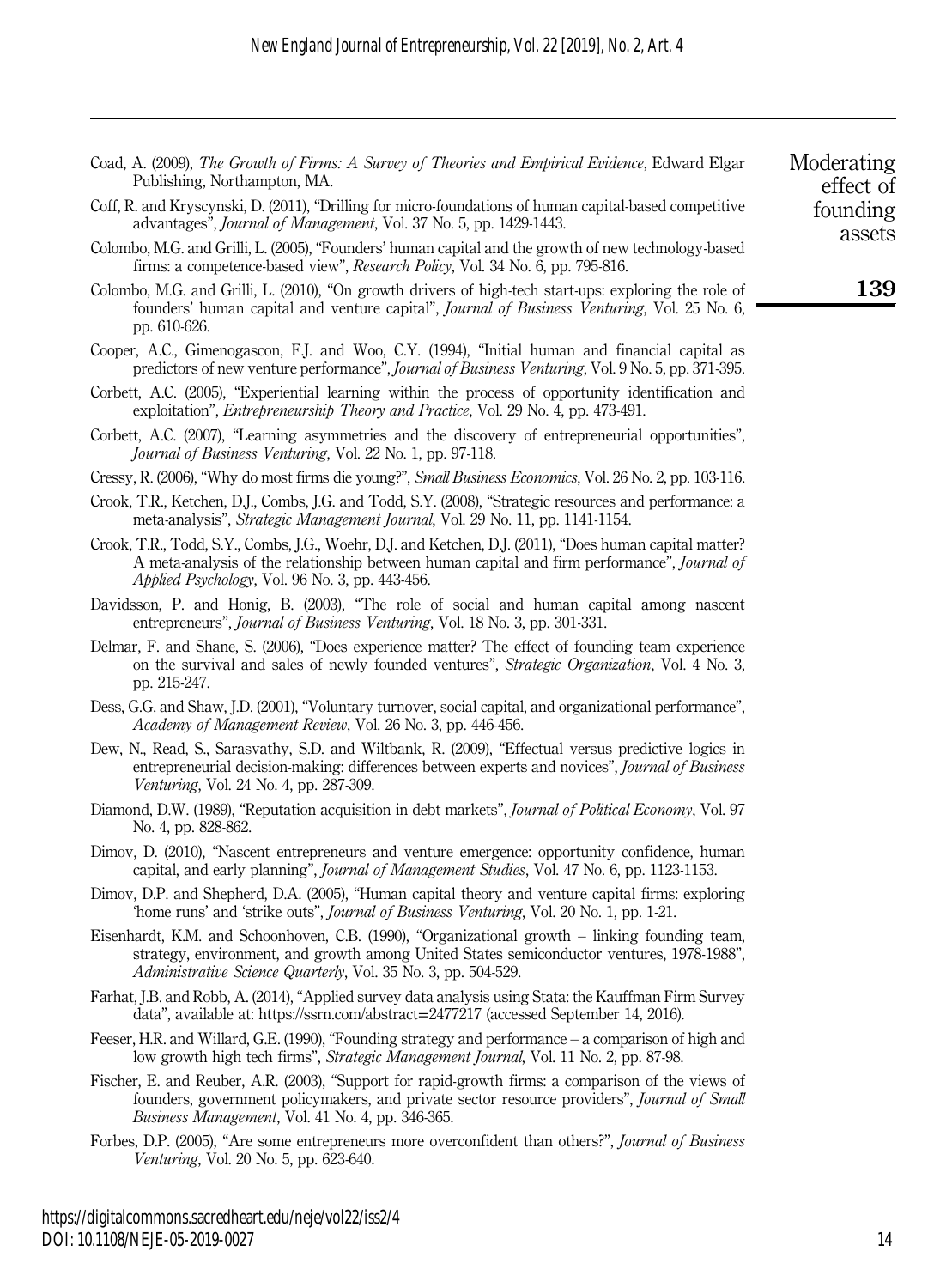| NEJE<br>22,2 | Foss, N.J. (1993), "Theories of the firm: contractual and competence perspectives", <i>Journal of</i><br>Evolutionary Economics, Vol. 3 No. 2, pp. 127-144.                                                                                                    |
|--------------|----------------------------------------------------------------------------------------------------------------------------------------------------------------------------------------------------------------------------------------------------------------|
|              | Geroski, P.A., Mata, J. and Portugal, P. (2010), "Founding conditions and the survival of new firms",<br>Strategic Management Journal, Vol. 31 No. 5, pp. 510-529.                                                                                             |
| <b>140</b>   | Gimeno, J., Folta, T.B., Cooper, A.C. and Woo, C.Y. (1997), "Survival of the fittest? Entrepreneurial<br>human capital and the persistence of underperforming firms", Administrative Science Quarterly,<br>Vol. 42 No. 4, pp. 750-783.                         |
|              | Grant, R.M. (1996), "Toward a knowledge-based theory of the firm", Strategic Management Journal,<br>Vol. 17, Winter, pp. 109-122.                                                                                                                              |
|              | Gruber, M., Macmillan, I.C. and Thompson, J.D. (2008), "Look before you leap: market opportunity<br>identification in emerging technology firms", Management Science, Vol. 54 No. 9, pp. 1652-1665.                                                            |
|              | Haleblian, J.J., Kim, J.Y.J. and Rajagopalan, N. (2006), "The influence of acquisition experience and<br>performance on acquisition behavior: evidence from the US commercial banking industry",<br>Academy of Management Journal, Vol. 49 No. 2, pp. 357-370. |
|              | Hatch, N.W. and Dyer, J.H. (2004), "Human capital and learning as a source of sustainable competitive<br>advantage", Strategic Management Journal, Vol. 25 No. 12, pp. 1155-1178.                                                                              |
|              | Hayward, M.L.A., Shepherd, D.A. and Griffin, D. (2006), "A hubris theory of entrepreneurship",<br>Management Science, Vol. 52 No. 2, pp. 160-172.                                                                                                              |
|              | Hmieleski, K.M. and Baron, R.A. (2009), "Entrepreneurs' optimism and new venture performance:<br>a social cognitive perspective", Academy of Management Journal, Vol. 52 No. 3, pp. 473-488.                                                                   |
|              | Hodgson, G.M. (1998), "Competence and contract in the theory of the firm", Journal of Economic<br>Behavior & Organization, Vol. 35 No. 2, pp. 179-201.                                                                                                         |
|              | Hsiao, C. (1986), Analysis of Panel Data., Cambridge University Press, Cambridge.                                                                                                                                                                              |
|              | Hunter, J.E. and Hunter, R.F. (1984), "Validity and utility of alternative predictors of job-performance",<br>Psychological Bulletin, Vol. 96 No. 1, pp. 72-98.                                                                                                |
|              | Jacob, J., Lys, T.Z. and Neale, M.A. (1999), "Expertise in forecasting performance of security analysts",<br>Journal of Accounting & Economics, Vol. 28 No. 1, pp. 51-82.                                                                                      |
|              | Jovanovic, B. (1982), "Selection and the evolution of industry", <i>Econometrica</i> , Vol. 50 No. 3, pp. 649-670.                                                                                                                                             |
|              | Kirzner, I.M. (1997), "Entrepreneurial discovery and the competitive market process: an Austrian<br>approach", Journal of Economic Literature, Vol. 35 No. 1, pp. 60-85.                                                                                       |
|              | Kor, Y.Y. and Mahoney, J.T. (2004), "Edith Penrose's (1959) contributions to the resource-based view of<br>strategic management", Journal of Management Studies, Vol. 41 No. 1, pp. 183-191.                                                                   |
|              | Landier, A. and Thesmar, D. (2009), "Financial contracting with optimistic entrepreneurs", Review of<br>Financial Studies, Vol. 22 No. 1, pp. 117-150.                                                                                                         |
|              | McEvily, S.K. and Chakravarthy, B. (2002), "The persistence of knowledge-based advantage: an<br>empirical test for product performance and technological knowledge", Strategic Management<br>Journal, Vol. 23 No. 4, pp. 285-305.                              |
|              | McPherson, M.A. (1996), "Growth of micro and small enterprises in Southern Africa", Journal of<br>Development Economics, Vol. 48 No. 2, pp. 253-277.                                                                                                           |
|              | Macmillan, I.C. and Mcgrath, R.G. (2006), The Entrepreneurial Mindset, Harvard Business School Press,<br>Boston, MA.                                                                                                                                           |
|              | Madsen, P.M. and Desai, V. (2010), "Failing to learn? The effects of failure and success on<br>organizational learning in the global orbital launch vehicle industry", Academy of Management<br>Journal, Vol. 53 No. 3, pp. 451-476.                           |
|              | Mann, R.J. and Sager, T.W. (2007), "Patents, venture capital, and software start-ups", Research Policy,<br>Vol. 36 No. 2, pp. 193-208.                                                                                                                         |
|              | Marvel, M.R., Davis, J.L. and Sproul, C.R. (2014), "Human capital and entrepreneurship research:<br>a critical review and future directions", <i>Entrepreneurship Theory and Practice</i> , Vol. 40 No. 3,<br>pp. 599-626.                                     |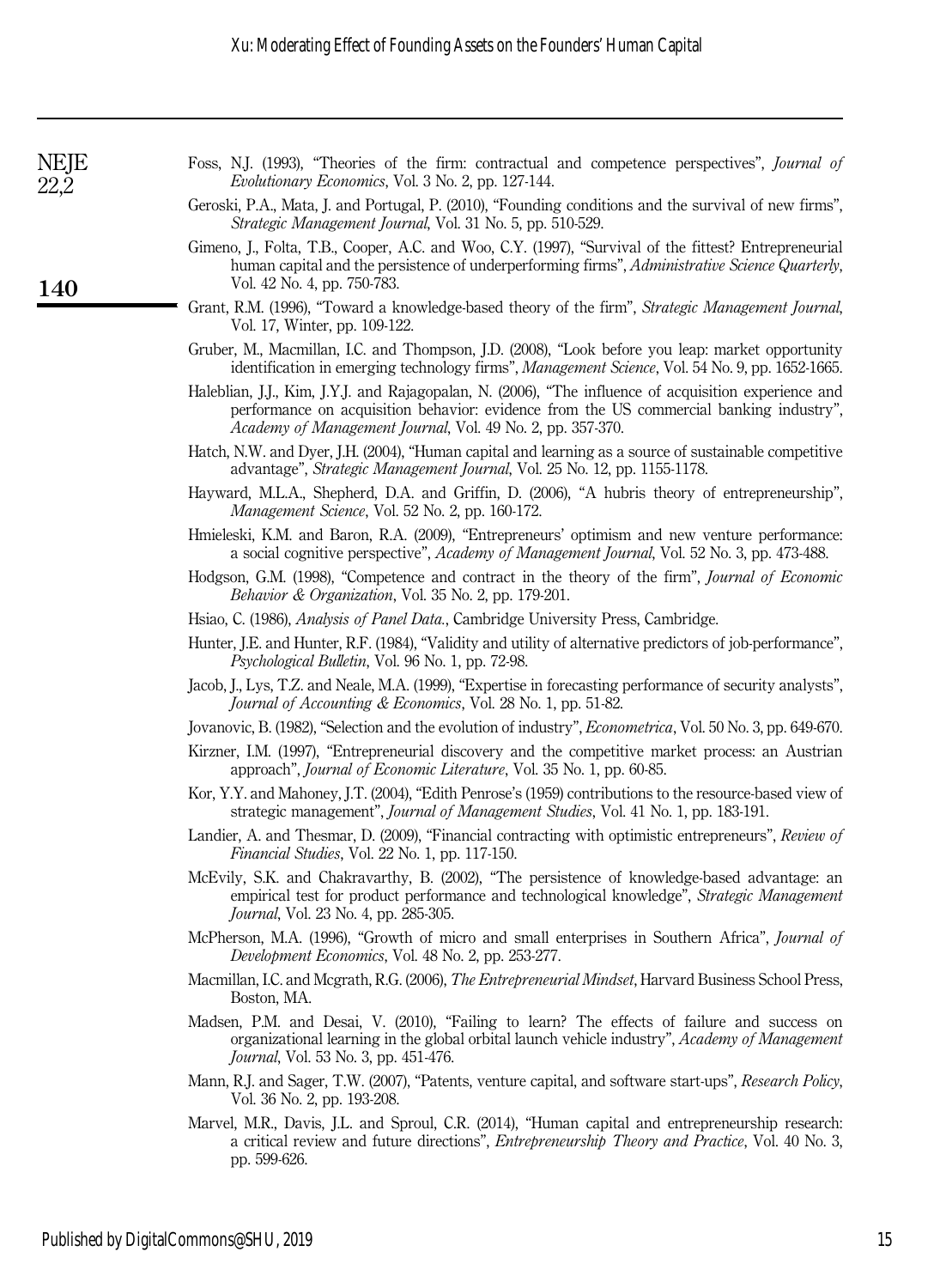| Mata, J. and Portugal, P. (2002), "The survival of new domestic and foreign-owned firms", Strategic<br>Management Journal, Vol. 23 No. 4, pp. 323-343.                                                                   | Moderating<br>effect of |
|--------------------------------------------------------------------------------------------------------------------------------------------------------------------------------------------------------------------------|-------------------------|
| Mead, D.C. and Liedholm, C. (1998), "The dynamics of micro and small enterprises in developing<br>countries", World Development, Vol. 26 No. 1, pp. 61-74.                                                               | founding<br>assets      |
| Mikhail, M.B., Walther, B.R. and Willis, R.H. (1997), "Do security analysts improve their performance<br>with experience?", <i>Journal of Accounting Research</i> , Vol. 35 No. S1, pp. 131-157.                         |                         |
| Nason, R.S. and Wiklund, J. (2018), "An assessment of resource-based theorizing on firm growth and<br>suggestions for the future", <i>Journal of Management</i> , Vol. 44 No. 1, pp. 32-60.                              | 141                     |
| Parker, S.C. (2006), "Learning about the unknown: how fast do entrepreneurs adjust their beliefs?",<br>Journal of Business Venturing, Vol. 21, pp. 1-26.                                                                 |                         |
| Parker, S.C., Storey, D.J. and Van Witteloostuijn, A. (2010), "What happens to gazelles? The importance<br>of dynamic management strategy", Small Business Economics, Vol. 35 No. 2, pp. 203-226.                        |                         |
| Penrose, E.T. (1959), The Theory of the Growth of the Firm, Basil Blackwell, Oxford.                                                                                                                                     |                         |
| Pereira, D., Leitão, J. and Devezas, T. (2015), "Do R&D and licensing strategies influence<br>start-ups' growth?", International Journal of Entrepreneurship and Small Business, Vol. 25 No. 2,<br>pp. 148-170.          |                         |
| Peteraf, M.A. (1993), "The cornerstones of competitive advantage – a resource-based view", Strategic<br>Management Journal, Vol. 14 No. 3, pp. 179-191.                                                                  |                         |
| Reuber, A.R. and Fischer, E.M. (1994), "Entrepreneurs experience, expertise, and the performance<br>of technology-based firms", IEEE Transactions on Engineering Management, Vol. 41 No. 4,<br>pp. 365-374.              |                         |
| Ronstadt, R. (1988), "The corridor principle", Journal of Business Venturing, Vol. 3 No. 1, pp. 31-40.                                                                                                                   |                         |
| Schultz, T.W. (1961), "Investment in human capital", American Economic Review, Vol. 51 Nos 1-2,<br>pp. 1-17.                                                                                                             |                         |
| Shane, S. (2000), "Prior knowledge and the discovery of entrepreneurial opportunities", <i>Organization</i><br><i>Science</i> , Vol. 11 No. 4, pp. 448-469.                                                              |                         |
| Shane, S. and Khurana, R. (2003), "Bringing individuals back in: the effects of career experience on new<br>firm founding", <i>Industrial and Corporate Change</i> , Vol. 12 No. 3, pp. 519-543.                         |                         |
| Shepherd, D.A. (2003), "Learning from business failure: propositions of grief recovery for the<br>self-employed", Academy of Management Review, Vol. 28 No. 2, pp. 318-328.                                              |                         |
| Simonin, B.L. (2004), "An empirical investigation of the process of knowledge transfer in international<br>strategic alliances", <i>Journal of International Business Studies</i> , Vol. 35 No. 5, pp. 407-427.          |                         |
| Simons, T., Pelled, L.H. and Smith, K.A. (1999), "Making use of difference: diversity, debate, and<br>decision comprehensiveness in top management teams", Academy of Management Journal,<br>Vol. 42 No. 6, pp. 662-673. |                         |
| Sinclair, G., Klepper, S. and Cohen, W. (2000), "What's experience got to do with it? Sources of cost<br>reduction in a large specialty chemicals producer", Management Science, Vol. 46 No. 1, pp. 28-45.               |                         |
| Stevenson, H.H. and Jarillo, J.C. (1990), "A paradigm of entrepreneurship: entrepreneurial<br>management", Strategic Management Journal, Vol. 11 No. 4, pp. 17-27.                                                       |                         |
| Stuart, R.W. and Abetti, P.A. (1990), "Impact of entrepreneurial and management experience on early<br>performance", Journal of Business Venturing, Vol. 5 No. 3, pp. 151-162.                                           |                         |
| Teece, D.J. (1998), "Capturing value from knowledge assets: the new economy, markets for know-how,<br>and intangible assets", <i>California Management Review</i> , Vol. 40 No. 3, pp. 55-78.                            |                         |
| Unger, J.M., Rauch, A., Frese, M. and Rosenbusch, N. (2011), "Human capital and entrepreneurial<br>success: a meta-analytical review", Journal of Business Venturing, Vol. 26 No. 3, pp. 341-358.                        |                         |
| Wernerfelt, B. (1984), "The resource-based view of the firm", Strategic Management Journal, Vol. 5<br>No. 2, pp. 171-180.                                                                                                |                         |
| Westhead, P. and Cowling, M. (1995), "Employment change in independent owner-managed<br>high-technology firms in Great Britain", Small Business Economics, Vol. 7 No. 2, pp. 111-140.                                    |                         |

https://digitalcommons.sacredheart.edu/neje/vol22/iss2/4 DOI: 10.1108/NEJE-05-2019-0027